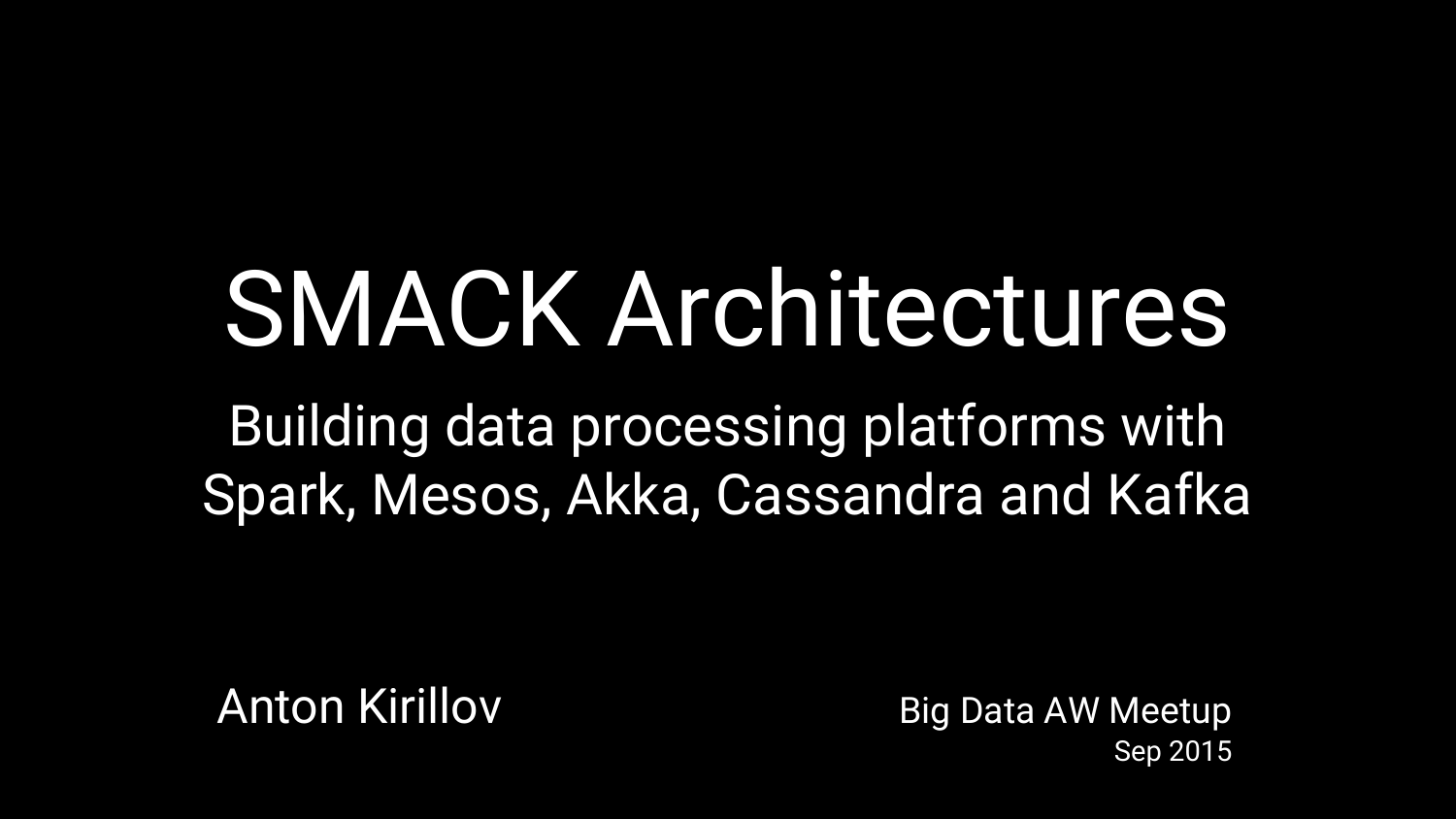# **Who is this guy?**

- Scala programmer
- Focused on distributed systems
- Building data platforms with SMACK/Hadoop
- Ph.D. in Computer Science

- Big Data engineer/consultant at Big Data AB
- Currently at Ooyala Stockholm (Videoplaza AB)
- Working with startups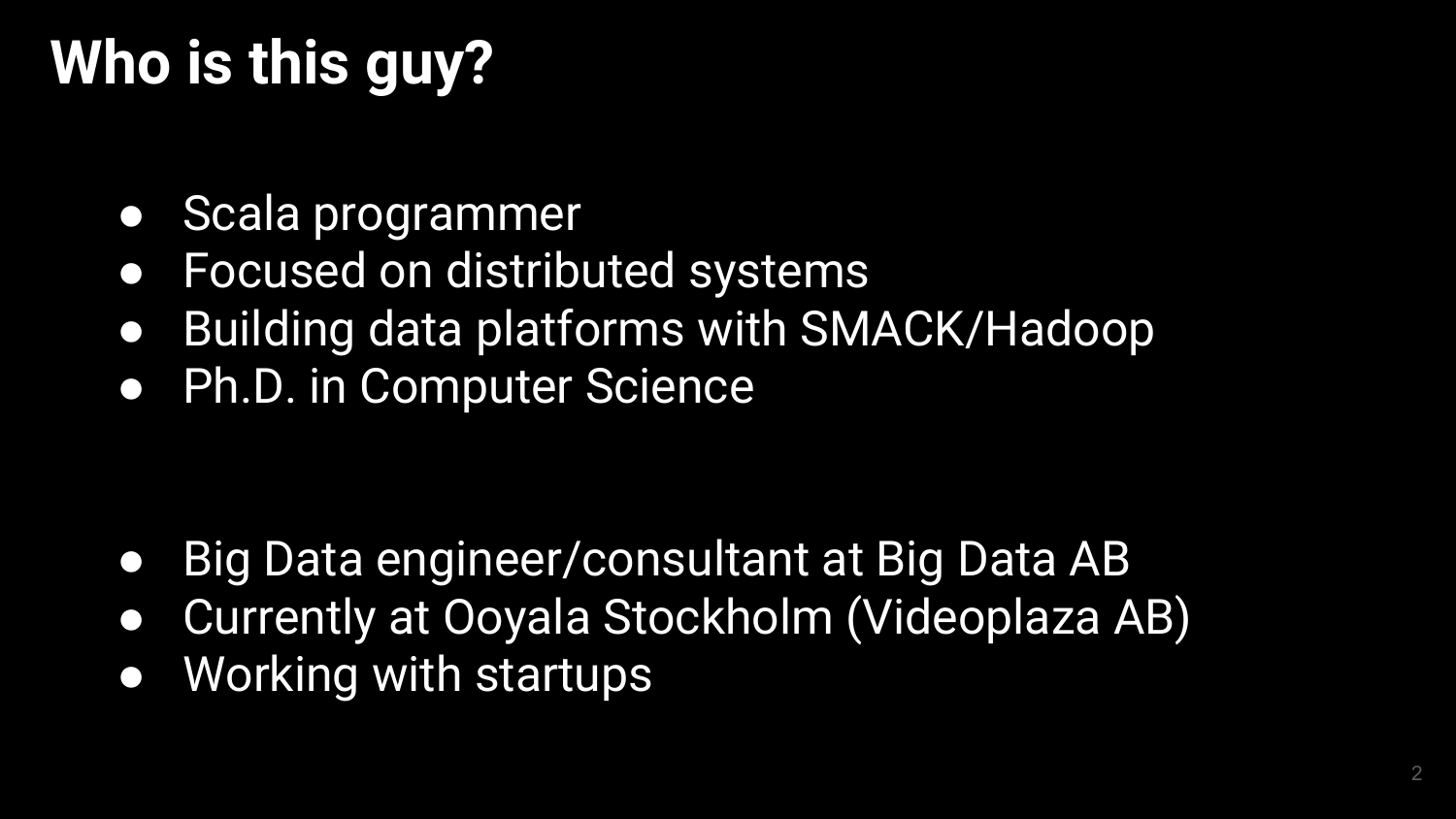# **Roadmap**

- SMACK stack overview
- Storage layer layout
- **Fixing NoSQL limitations**
- Cluster resource management
- Reliable scheduling and execution
- Data ingestion options
- Preparing for failures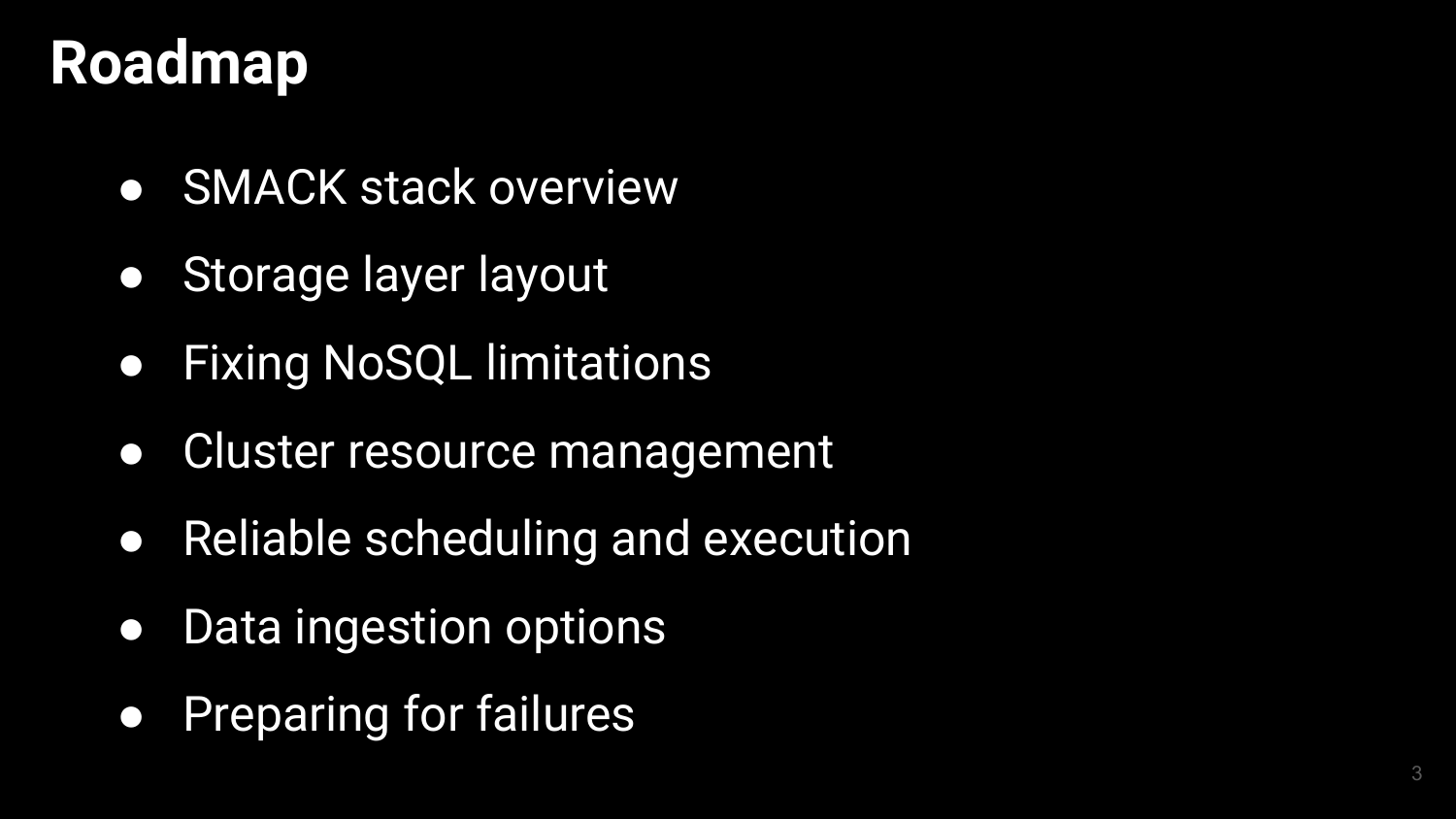# **SMACK Stack**



**Spark** - fast and general engine for distributed, large-scale data processing



**EXECUTE:** Mesos - cluster resource management system that provides efficient resource isolation and sharing across distributed applications



Akka - a toolkit and runtime for building highly concurrent, distributed, and resilient message-driven applications on the JVM



**Cassandra** - distributed, highly available database designed to handle large amounts of data across multiple datacenters



**Kafka** - a high-throughput, low-latency distributed messaging system designed for handling real-time data feeds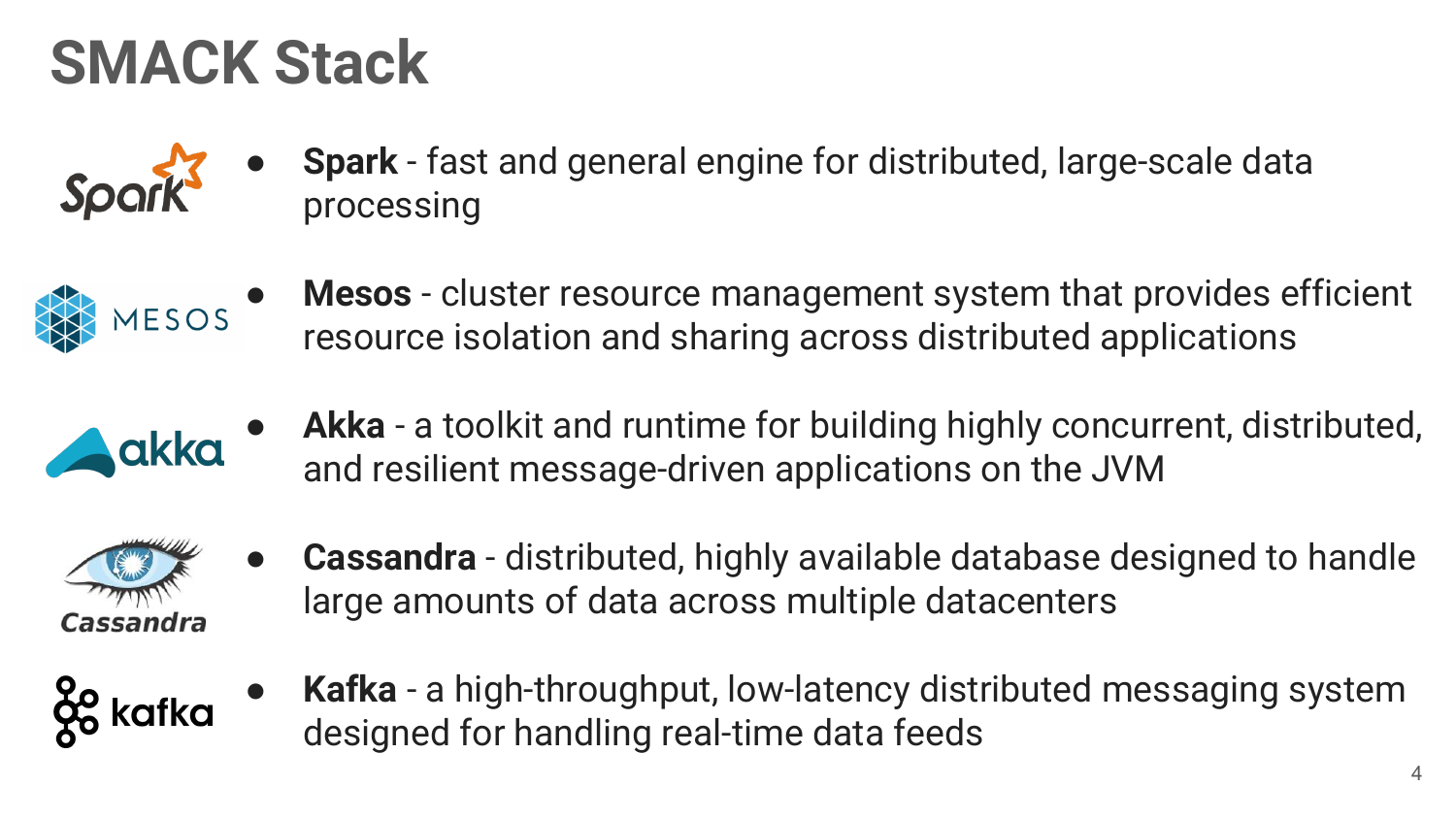#### **Storage Layer: Cassandra**



- optimized for heavy write loads
- configurable CA (CAP)
- linearly scalable
- XDCR support
- easy cluster resizing and inter-DC data migration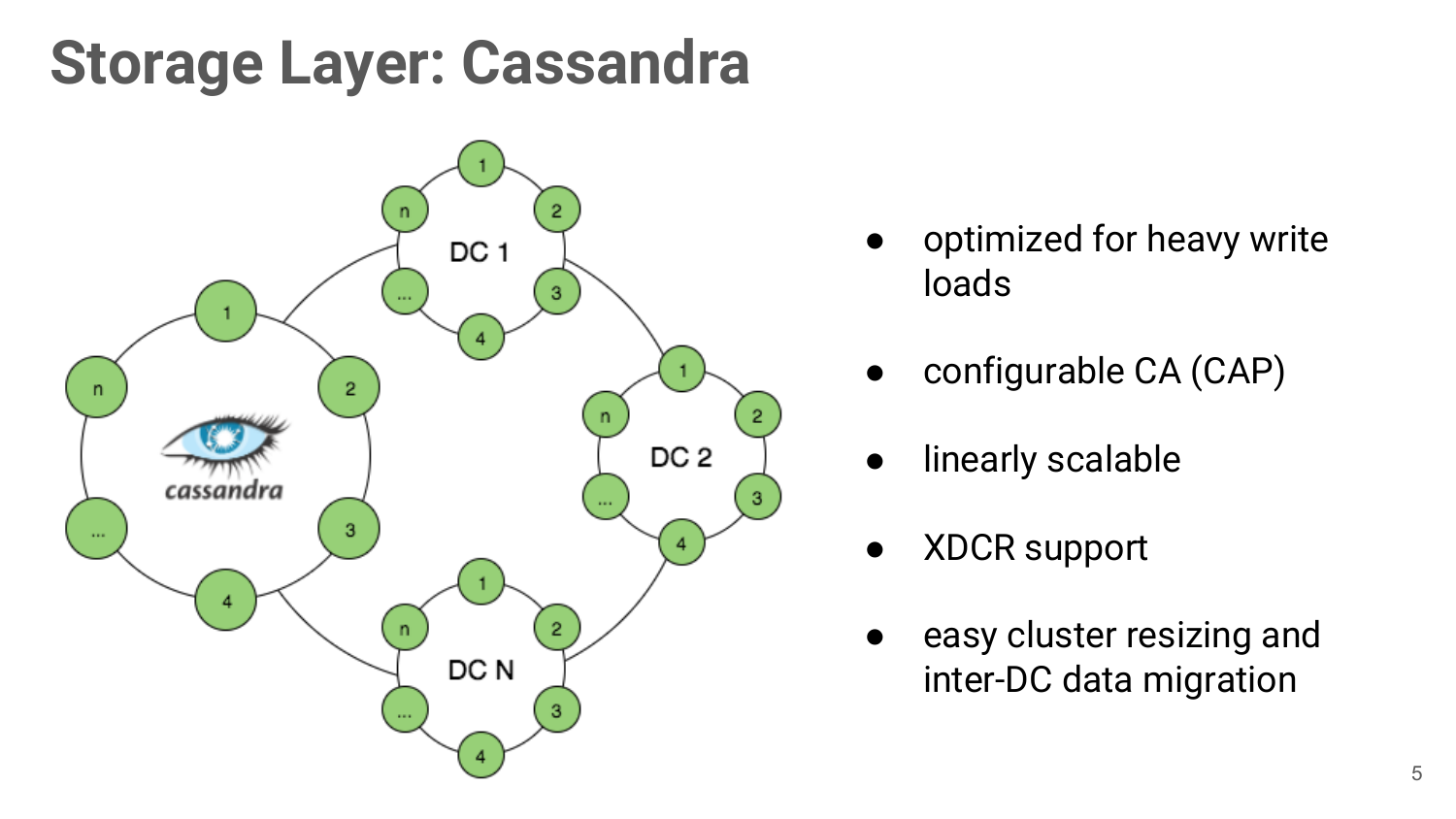#### **Cassandra Data Model**

```
CREATE TABLE campaign(
   id uuid,
   year int,
   month int,
   day int,
   views bigint,
   clicks bigint,
   PRIMARY KEY (id, year, month, day)
);
```
- nested sorted map
- **•** should be optimized for read queries
- data is distributed across nodes by partition key

```
INSERT INTO campaign(id, year, month, day, views, clicks)
VALUES(40b08953-a…,2015, 9, 10, 1000, 42);
```
SELECT views, clicks FROM campaign WHERE id=40b08953-a. and year=2015 and month>8; example the state of  $\frac{6}{6}$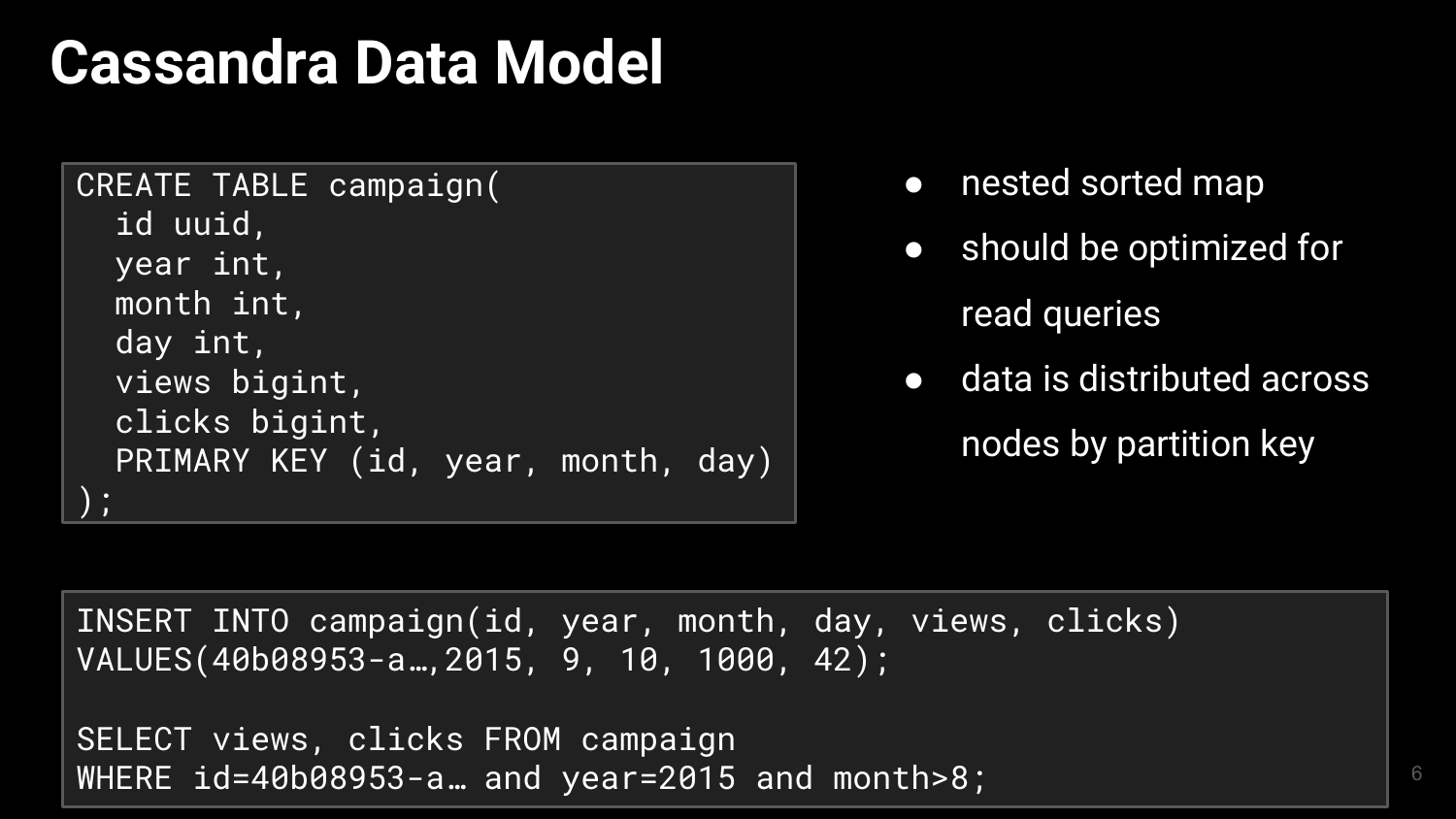#### **Spark/Cassandra Example**

```
CREATE TABLE event(
   id uuid,
   ad_id uuid,
   campaign uuid,
   ts bigint,
   type text,
  PRIMARY KEY(id)
);
```
● calculate total views per campaign for given month for all campaigns

```
val sc = new SparkContext(conf)
```

```
case class Event(id: UUID, ad_id: UUID, campaign: UUID, ts: Long, `type`: String)
```

```
sc.cassandraTable[Event]("keyspace", "event")
 filter(e \Rightarrow e.\text{type} = = "view" \& checkMonth(e-ts))map(e \Rightarrow (e.campa), 1).reduceByKey( + ) .collect() 7
```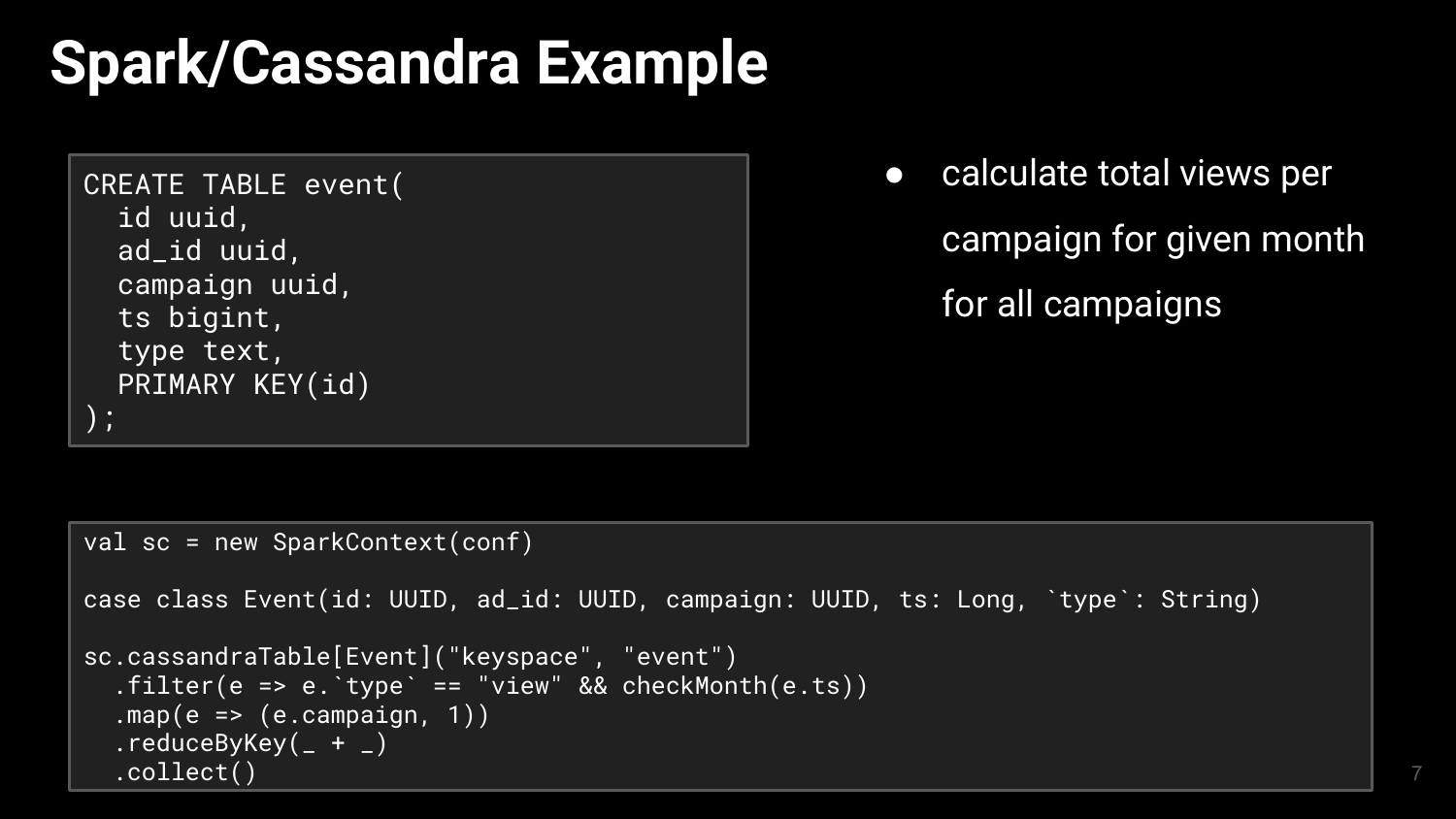#### **Naive Lambda example with Spark SQL**

case class CampaignReport(id: String, views: Long, clicks: Long)

```
sql("""SELECT campaign.id as id, campaign.views as views, 
              campaign.clicks as clicks, event.type as type
         FROM campaign
         JOIN event ON campaign.id = event.campaign
     """).rdd
.groupBy(row => row.getAs[String]("id"))
.map{ case (id, rows) =>
    val views = rows.head.getAs[Long]("views")
   val clicks = rows.head.getAs[Long]("clicks")
    val res = rows.groupBy(row => row.getAs[String]("type")).mapValues(_.size)
    CampaignReport(id, views = views + res("view"), clicks = clicks + res("click"))
```
}.**saveToCassandra**("keyspace", "campaign\_report")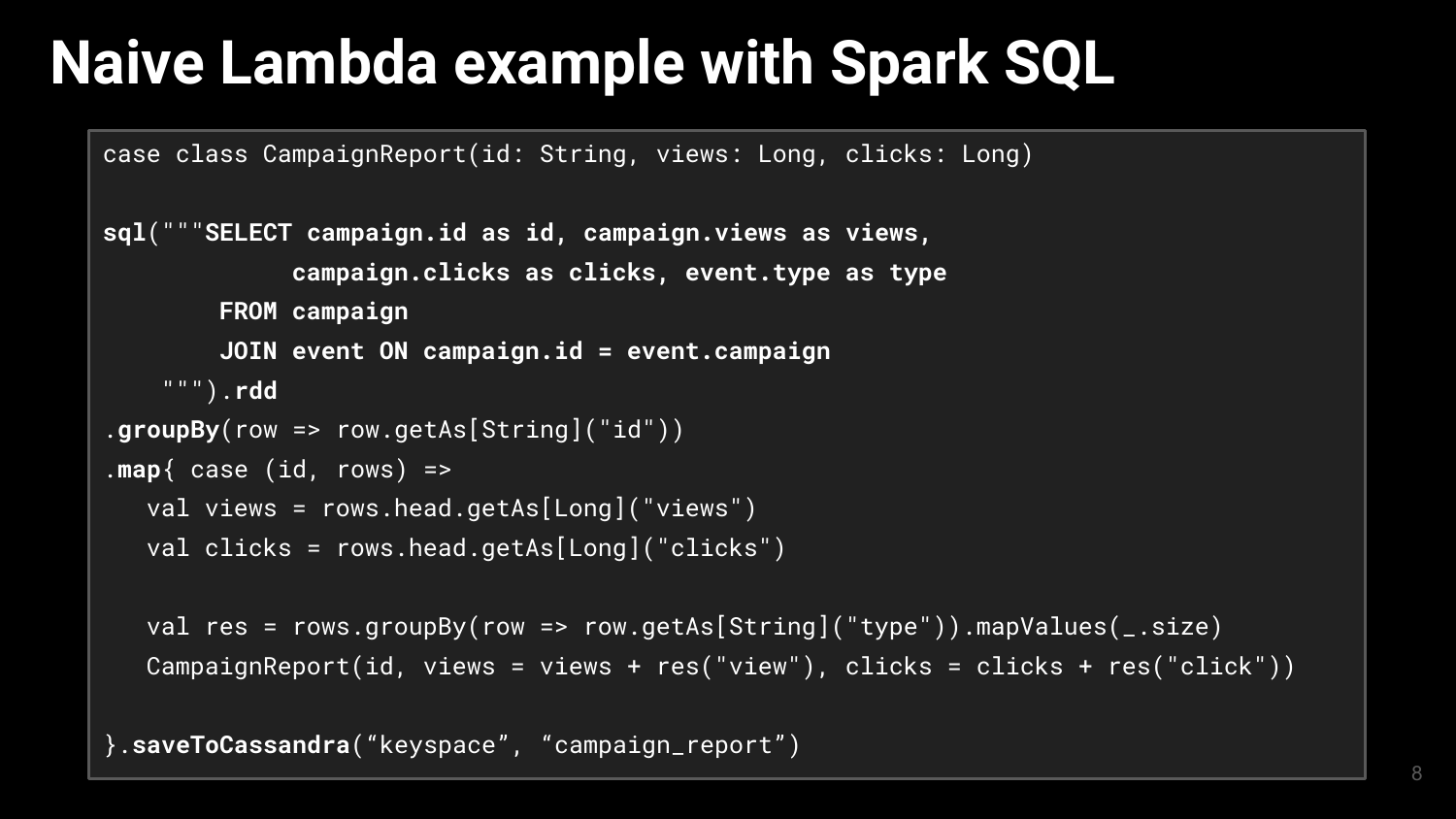# **Let's take a step back: Spark Basics**



- RDD operations (transformations and actions) form DAG
- DAG is split into stages of tasks which are then submitted to cluster manager
- stages combine tasks which don't require shuffling/repartitioning
- tasks run on workers and results then return to client

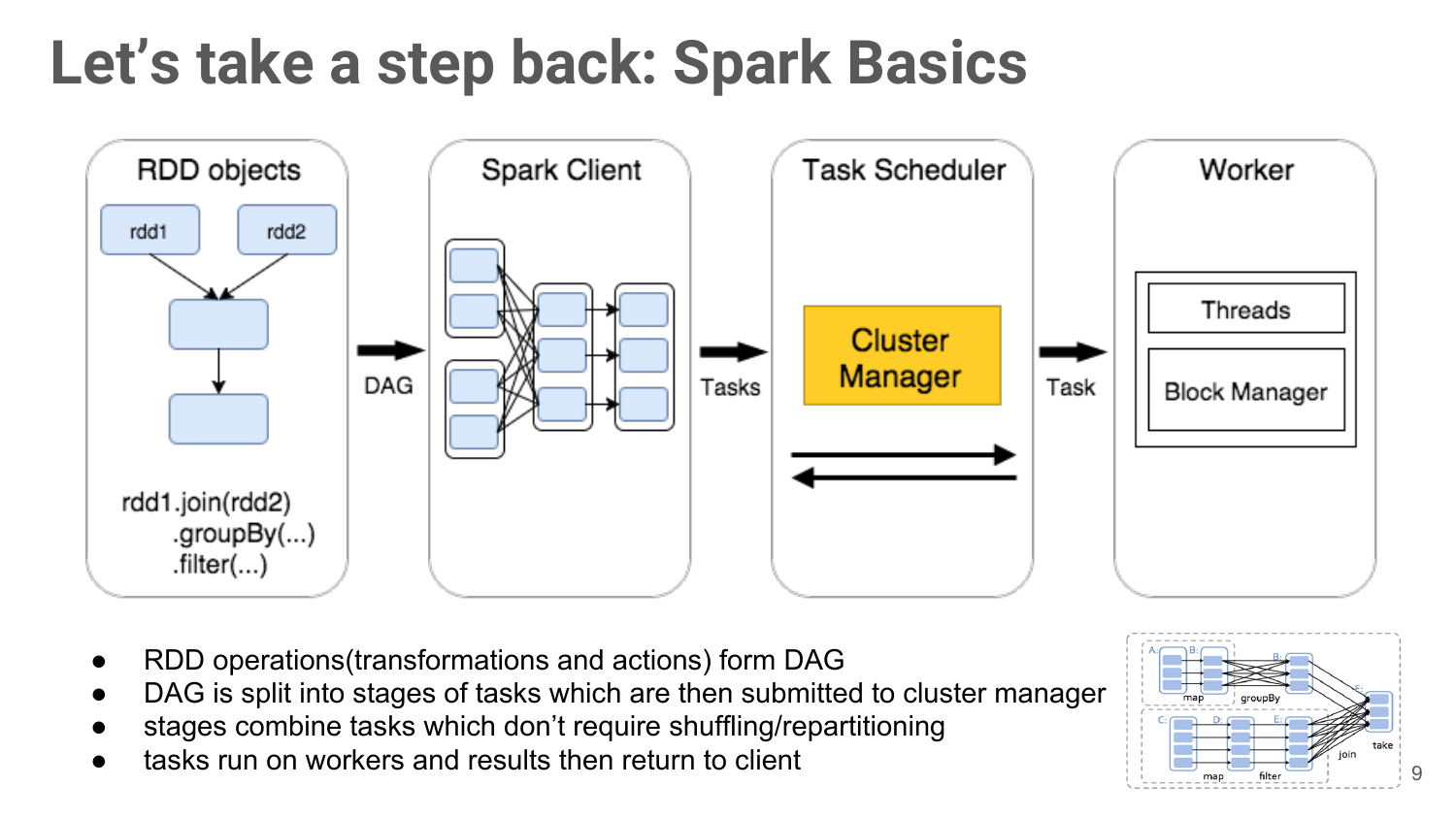#### **Architecture of Spark/Cassandra Clusters**



**Separate Write & Analytics:**

- clusters can be scaled independently
- data is replicated by Cassandra asynchronously
- Analytics has different Read/Write load patterns
- Analytics contains additional data and processing results
- Spark resource impact limited to only one DC

To fully facilitate Spark-C\* connector data locality awareness, Spark workers should be collocated with Cassandra nodes 10 10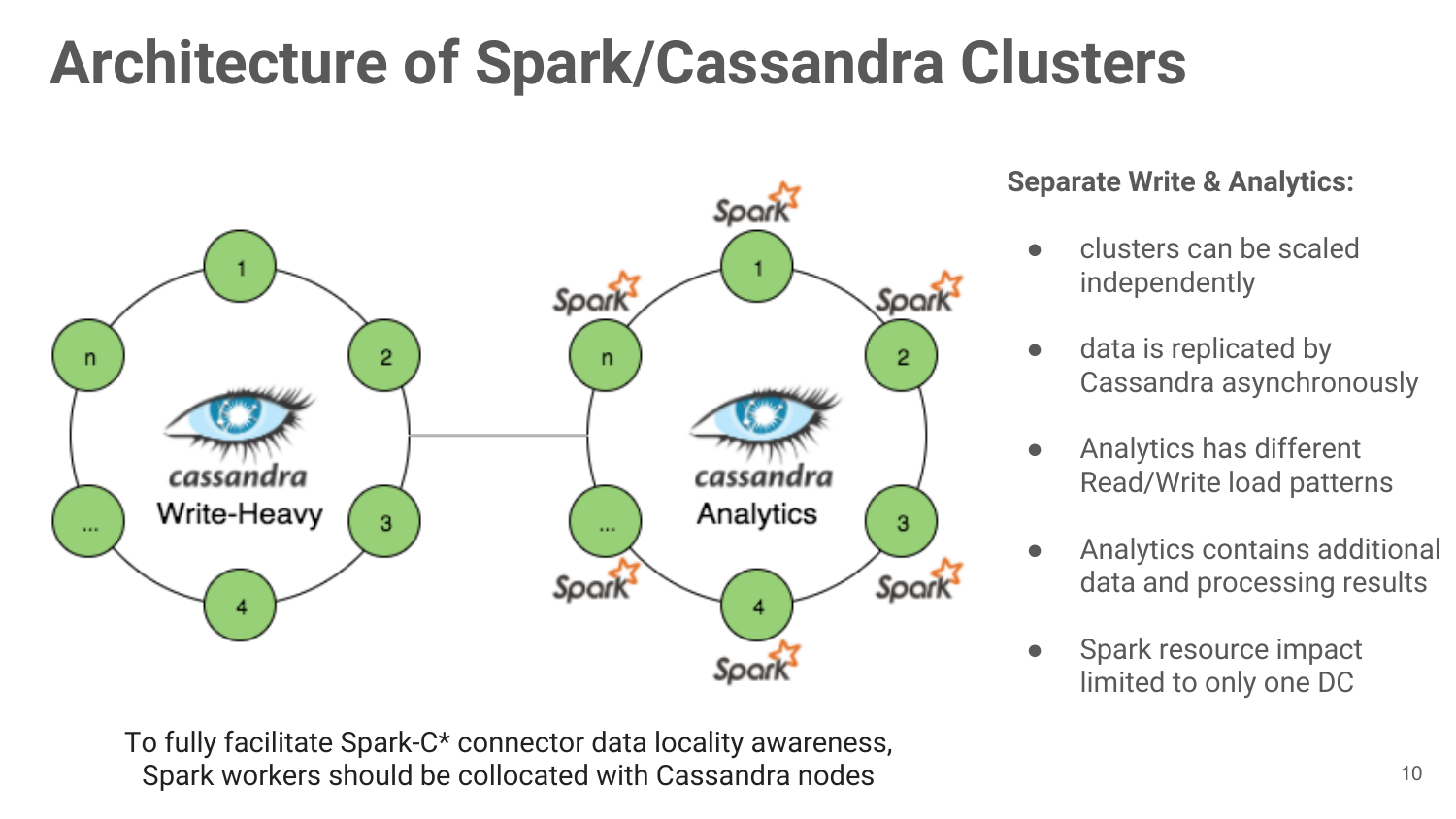### **Spark Applications Deployment Revisited**



Cluster Manager:

- **Spark Standalone**
- **YARN**
- **Mesos**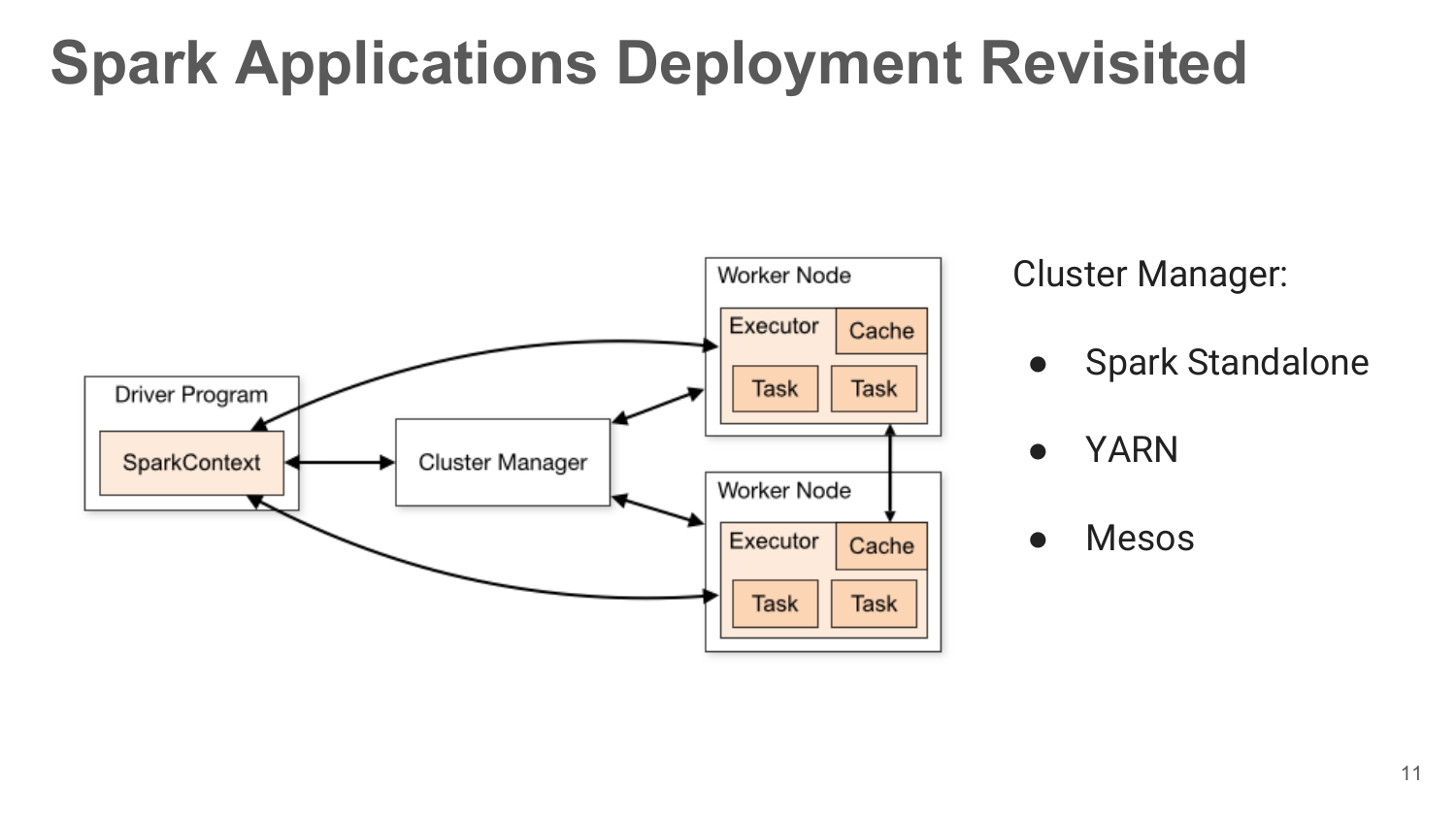#### **Managing Cluster Resources: Mesos**



- heterogenous workloads
- full cluster utilization
- static vs. dynamic resource allocation
- fault tolerance and disaster recovery
- single resource view at image source: <http://www.slideshare.net/caniszczyk/apache-mesos-at-twitter-texas-linuxfest-2014> datacenter level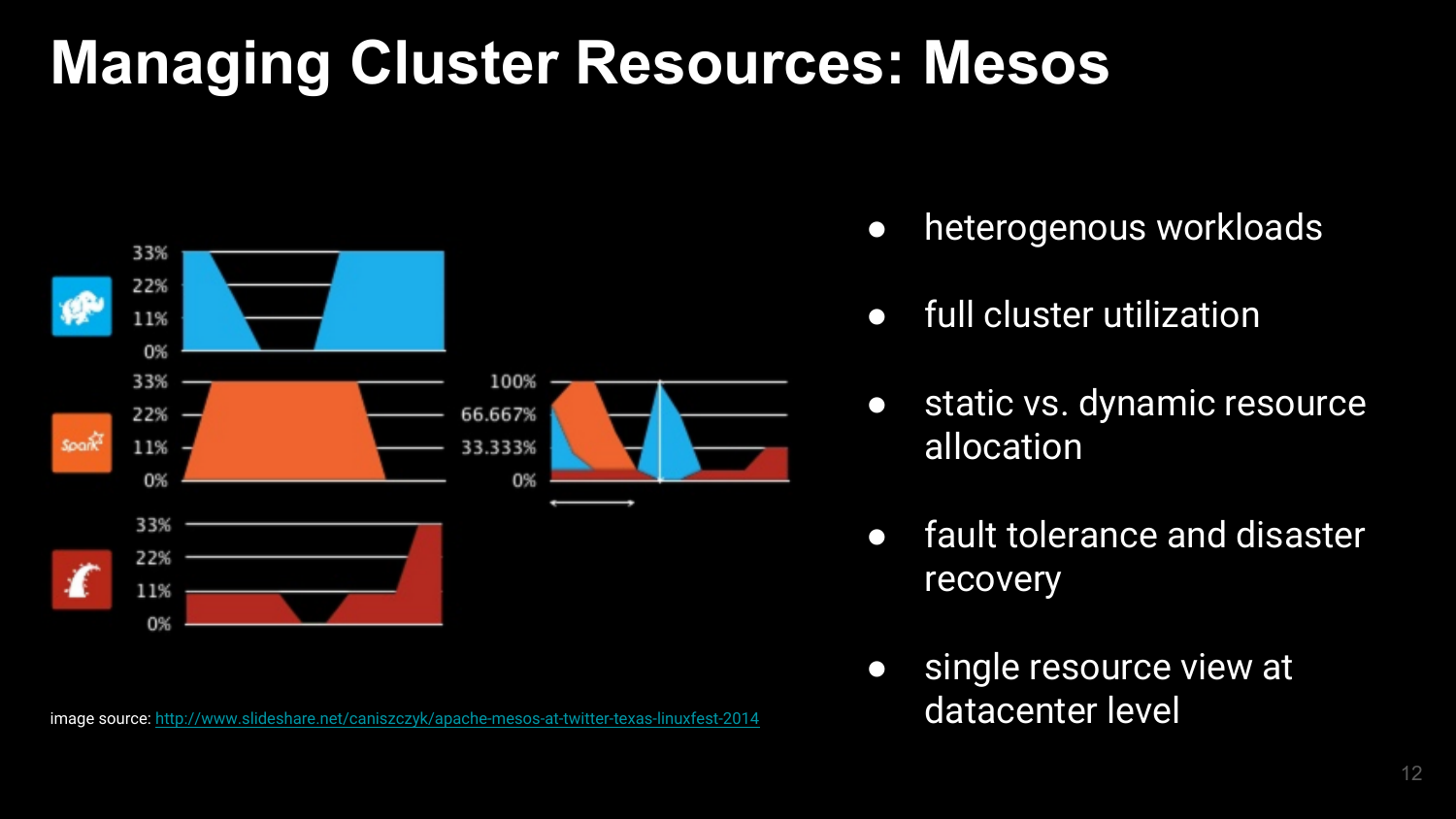# **Mesos Architecture Overview**



- leader election and service discovery via **ZooKeeper**
- slaves publish available resources to master
- master sends resource offers to frameworks
- scheduler replies with tasks and resources needed per task
- master sends tasks to slaves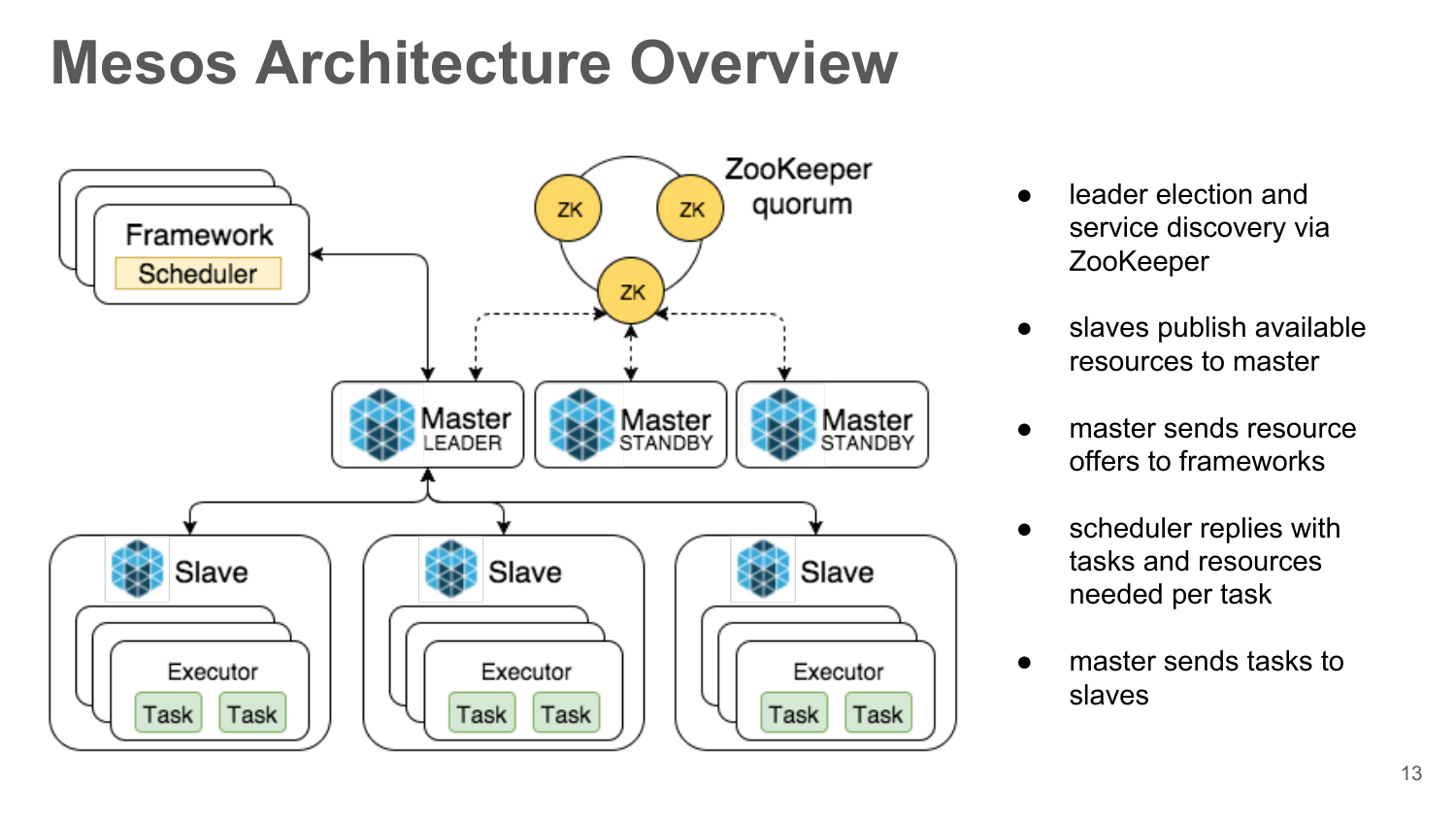# **Bringing Spark, Mesos and Cassandra Together**

#### **Deployment example**

- Mesos Masters and ZooKeepers collocated
- Mesos Slaves and Cassandra nodes collocated to enforce better data locality for Spark
- Spark binaries deployed to all worker nodes and spark-env is configured
- Spark Executor JAR uploaded to S3

#### **Invocation example**

spark-submit --class io.datastrophic.SparkJob /etc/jobs/spark-jobs.jar



Cluster Node 1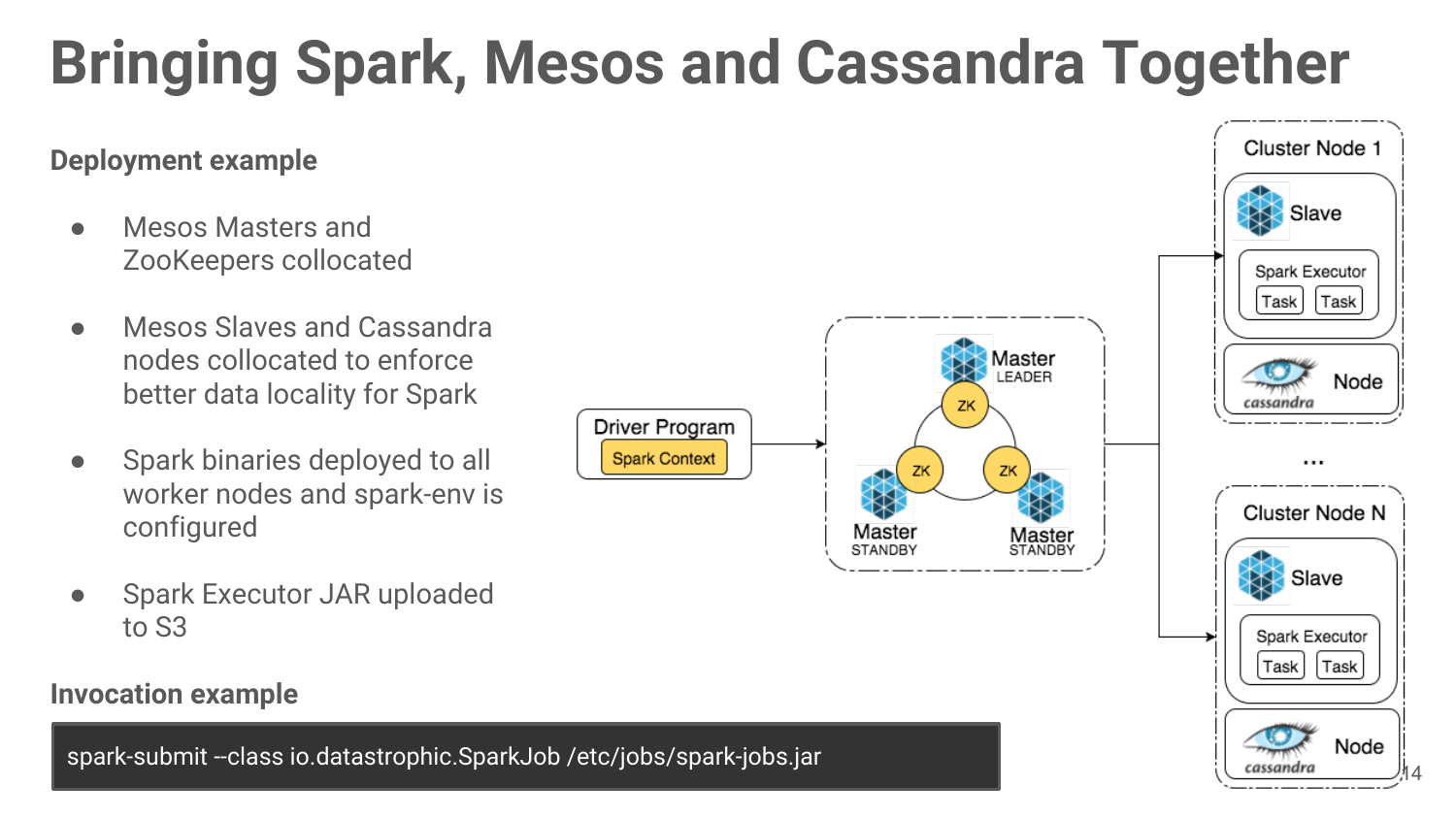### **Marathon**



- long running tasks execution
- **HA mode with ZooKeeper**
- Docker executor
- REST API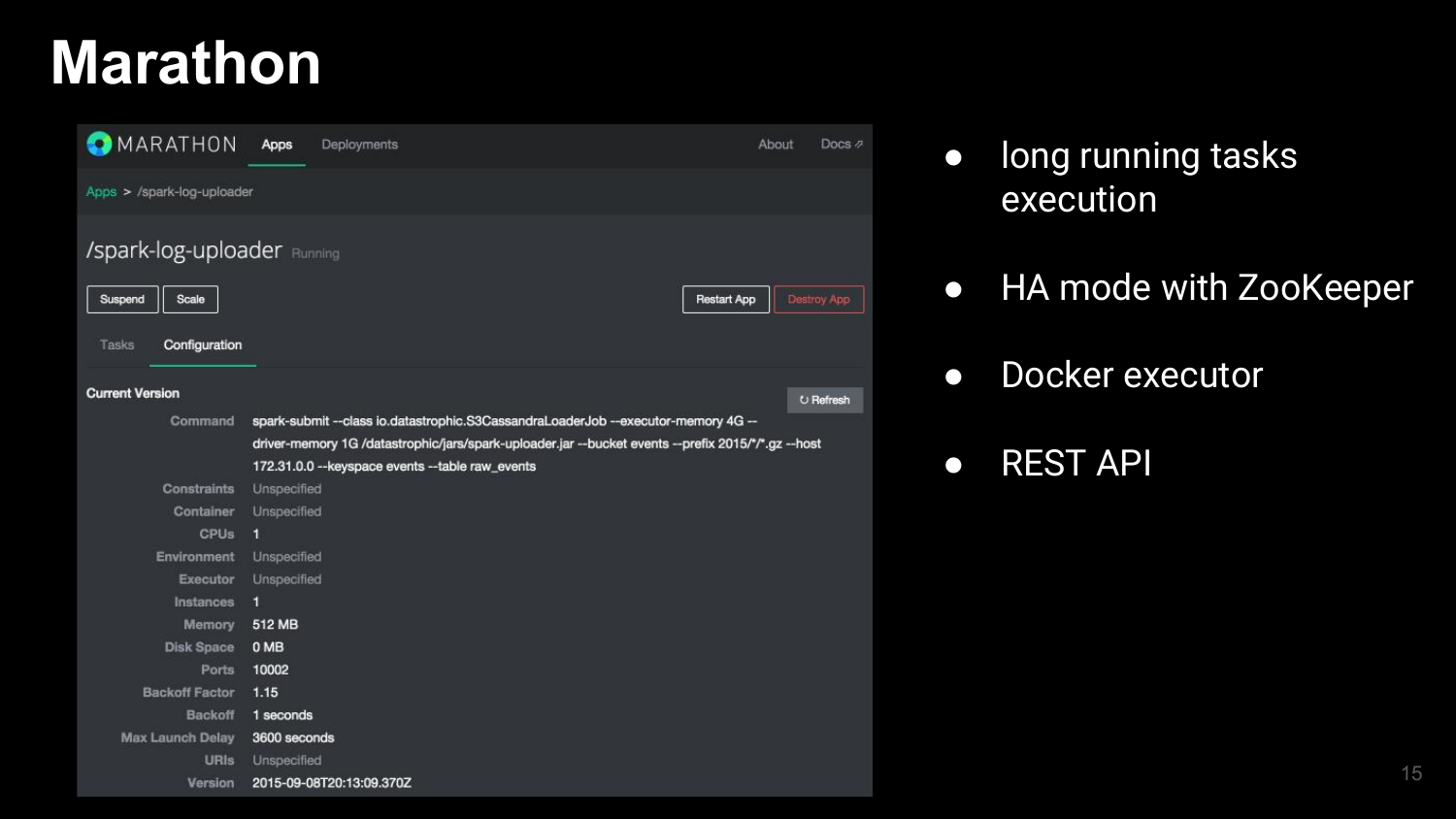#### **Chronos**

| <b>CHRONOS</b>               |                | TOTAL JOBS F FAILED JOBS I   |
|------------------------------|----------------|------------------------------|
| Search job name or status    |                | + New Job<br><b>C3 Graph</b> |
| NAME <b>v</b>                | LAST <b>v</b>  | <b>STATE</b>                 |
| print-incorrect-events       | <b>SUCCESS</b> | dle                          |
| migrate-campaign-id          | <b>SUCCESS</b> | dle                          |
| campaign-reports             | <b>SUCCESS</b> | dle                          |
| print-statistics             | <b>SUCCESS</b> | dle                          |
| Nightly Event Log Compaction | fresh          | idle                         |

- distributed cron
- HA mode with ZooKeeper
- supports graphs of jobs
- **•** sensitive to network failures

|                 | ь                                                                    | 641 | 信子 |                                                                         |              |  |
|-----------------|----------------------------------------------------------------------|-----|----|-------------------------------------------------------------------------|--------------|--|
| <b>NAME</b>     | <b>Nightly Event Log Compaction</b>                                  |     |    |                                                                         |              |  |
|                 | <b>DESCRIPTION</b>                                                   |     |    | Job for compaction of previous day' Kinesis logs into one big file (S3) |              |  |
| <b>COMMAND</b>  |                                                                      |     |    |                                                                         |              |  |
|                 | /mnt/datadir/s3_tmp                                                  |     |    | /datastrophic/scripts/s3-log-compactor.sh kinesis.log merged.events     |              |  |
| OWNER(S)        |                                                                      |     |    | <b>LAST SUCCESS</b>                                                     | # SUCCESS    |  |
|                 | anton@bigdata.se                                                     |     |    | none                                                                    | $\mathbf{0}$ |  |
|                 | <b>OWNER NAME</b>                                                    |     |    | <b>LAST ERROR</b>                                                       | # ERROR      |  |
|                 |                                                                      |     |    | none                                                                    | $\mathbf 0$  |  |
| <b>SCHEDULE</b> | R/2015-09-09T00:15:00Z/PT24H                                         |     |    |                                                                         |              |  |
|                 | LOTATED STATES AND STREETS AND ARRANGEMENTS APPEAR AND ARRANGEMENTS. |     |    |                                                                         |              |  |

| oth 3.93 minutes        | 75th 3.93 minutes | 95th 3.93 minutes |  |
|-------------------------|-------------------|-------------------|--|
| <b>9th 3.93 minutes</b> |                   |                   |  |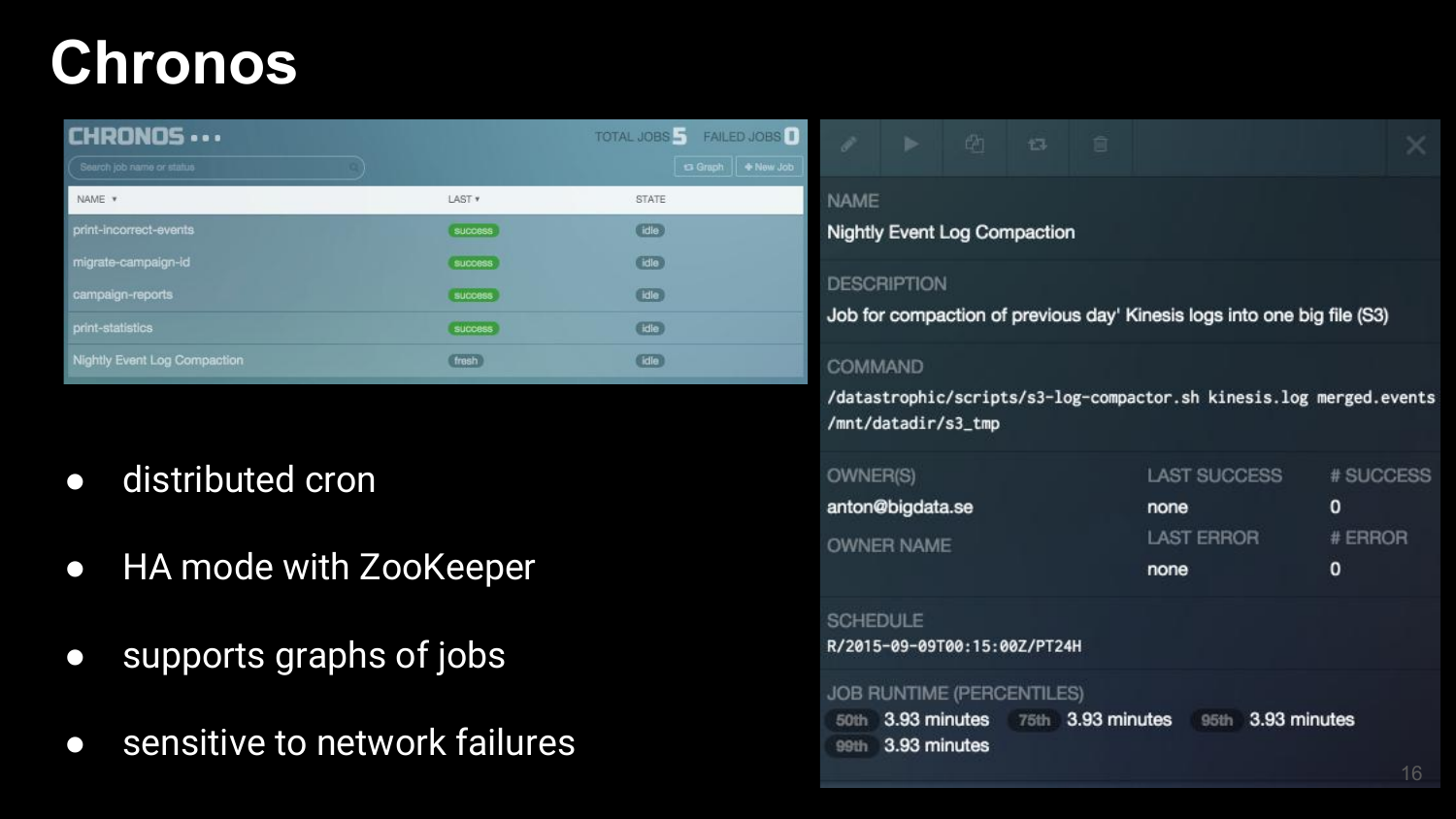#### **More Mesos frameworks**

- Hadoop
- Cassandra
- Kafka
- Myriad: YARN on Mesos
- Storm
- Samza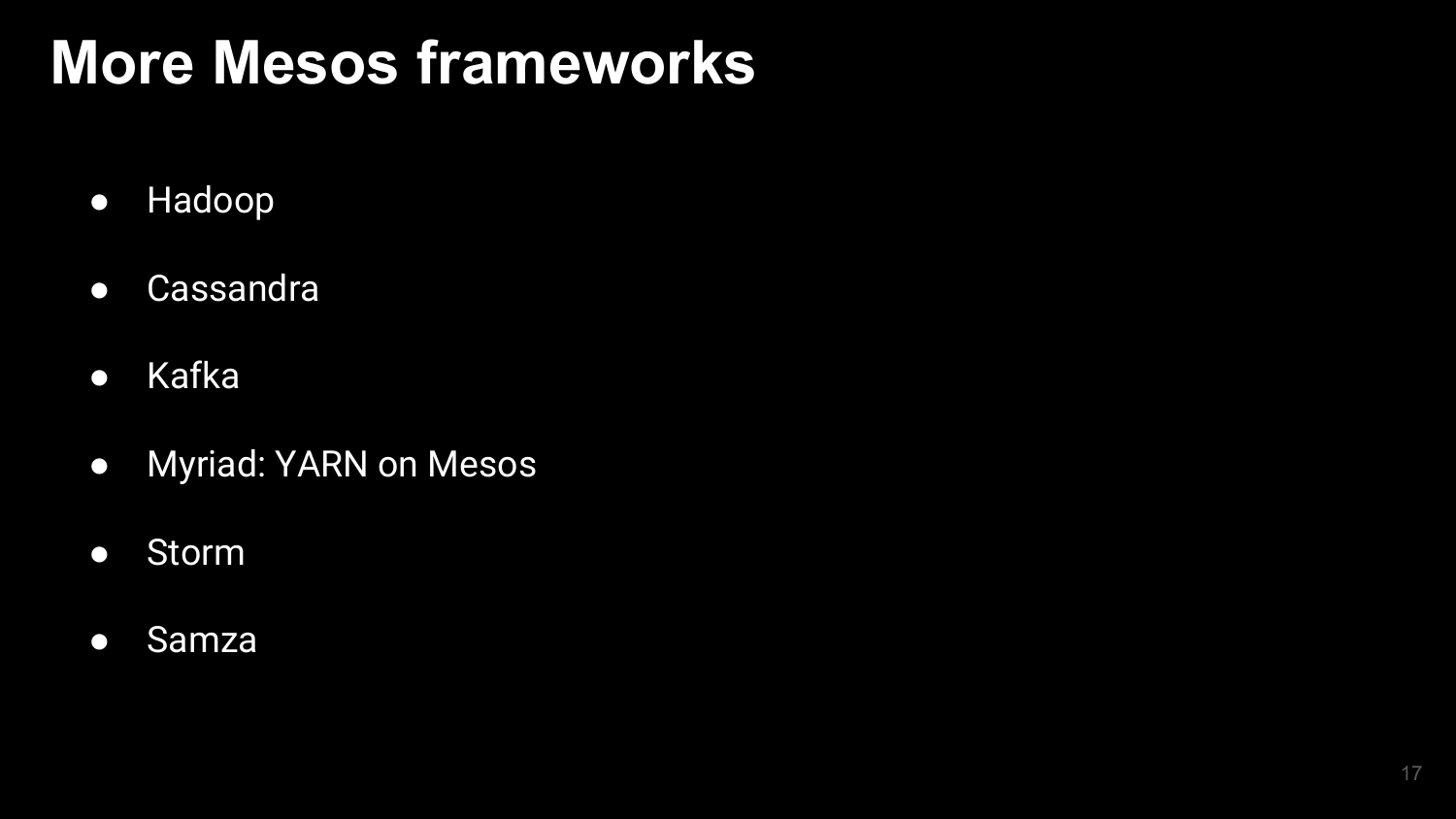## **Data ingestion: endpoints to consume the data**



Endpoint requirements:

- high throughput
- resiliency
- easy scalability
- **back pressure** 18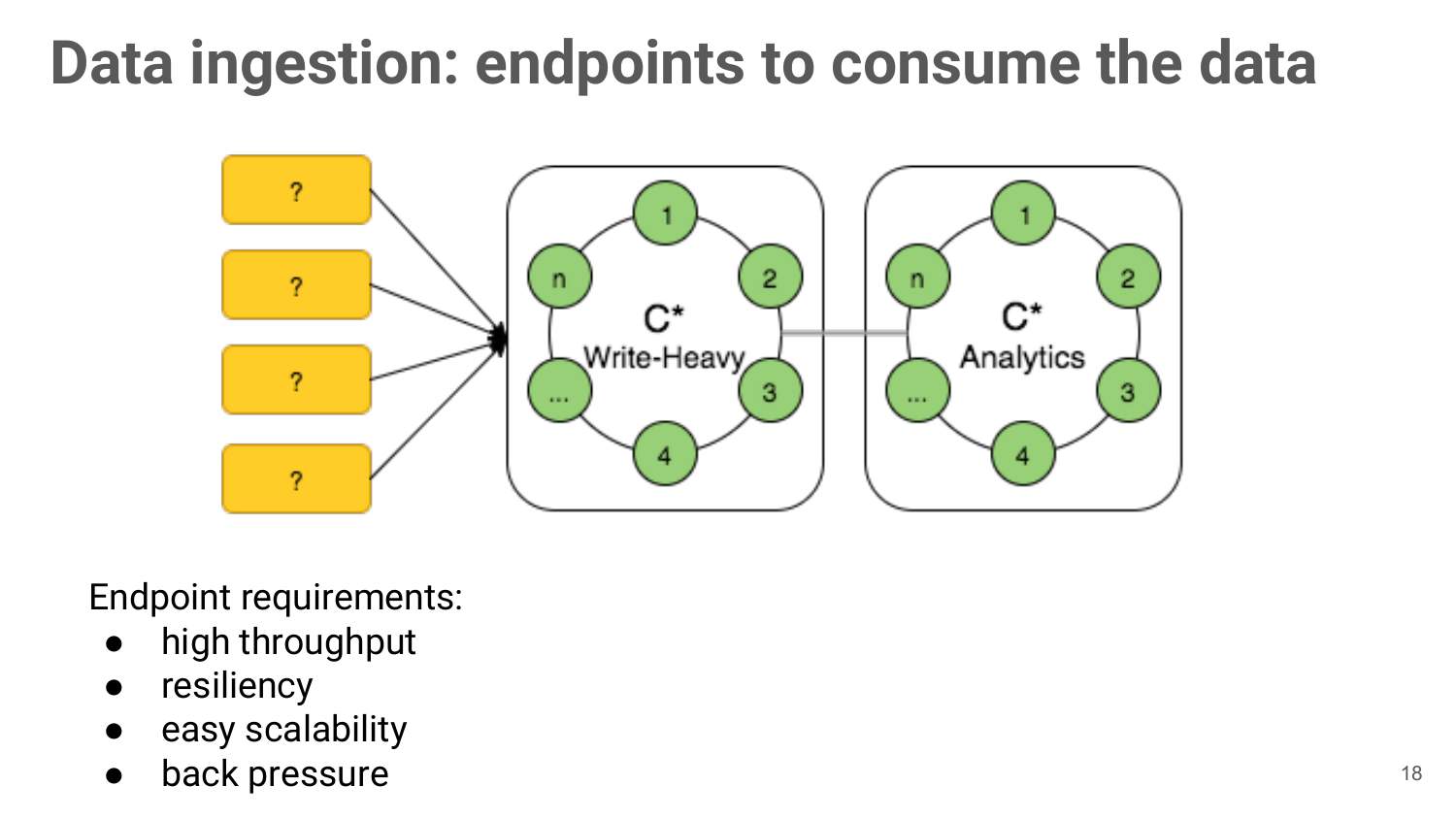#### **Akka features**

}

```
class JsonParserActor extends Actor {
   def receive = {
    case s: String => Try(Join.parse(s).as[Event]) match {
      case Fai\overline{1}ure(ex) \Rightarrow log_error(ex) case Success(event) => sender ! event
 }
 }
}
class HttpActor extends Actor {
  def receive = {
     case req: HttpRequest => 
       system.actorOf(Props[JsonParserActor]) ! req.body
     case e: Event =>
       system.actorOf(Props[CassandraWriterActor]) ! e
 }
```
- actor model implementation for JVM
- message-based and asynchronous
- no shared mutable state
- **•** easy scalability from one process to cluster of machines
- **•** actor hierarchies with parental supervision
- not only concurrency framework:
	- akka-http
	- akka-streams
	- akka-persistence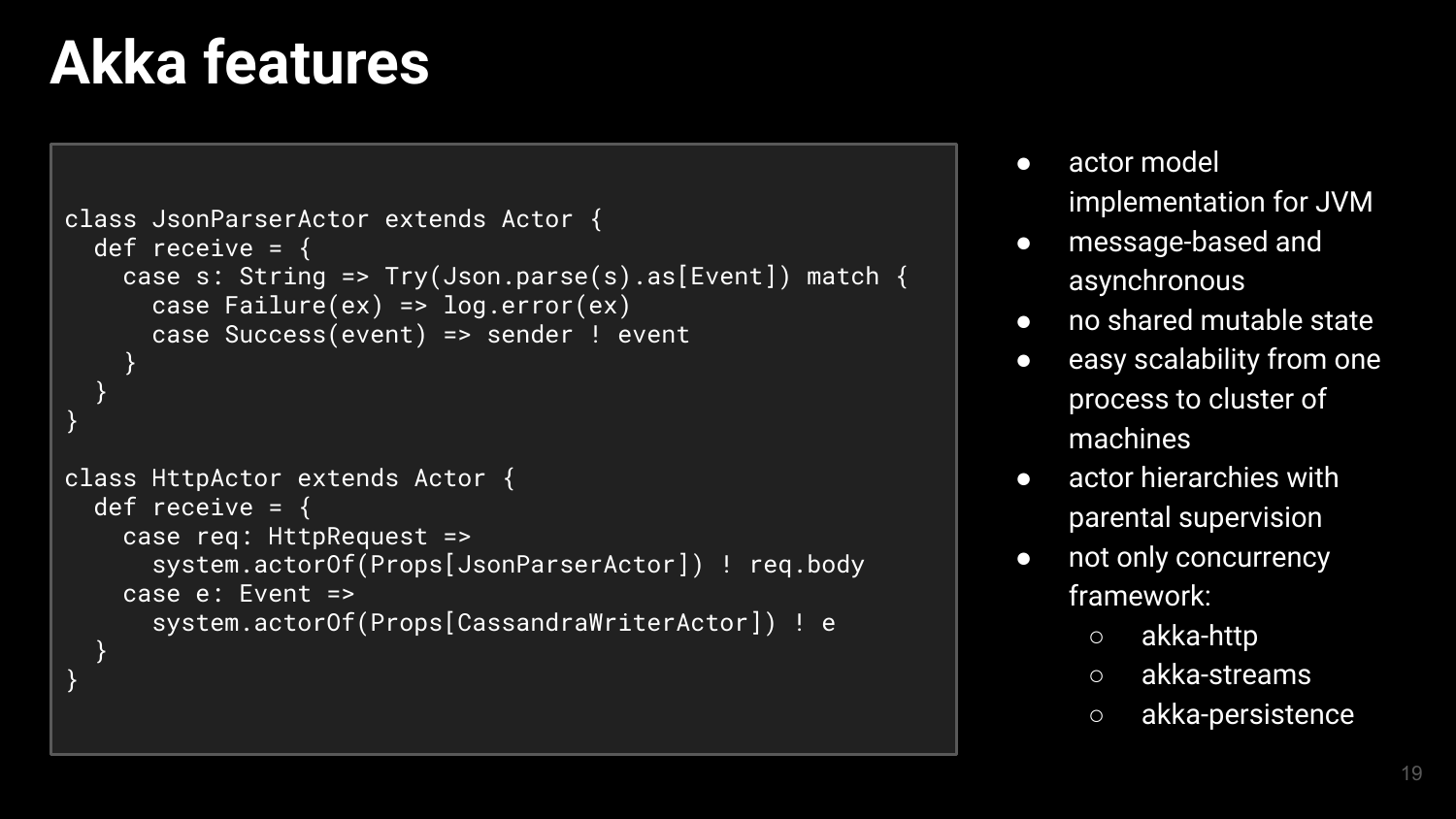# **Writing to Cassandra with Akka**

```
class CassandraWriterActor extends Actor with ActorLogging {
   //for demo purposes, session initialized here
   val session = Cluster.builder()
     .addContactPoint("cassandra.host")
     .build()
     .connect()
   override def receive: Receive = {
     case event: Event =>
       val statement = new SimpleStatement(event.createQuery)
         .setConsistencyLevel(ConsistencyLevel.QUORUM)
       Try(session.execute(statement)) match {
         case Failure(ex) => //error handling code
         case Success => sender ! WriteSuccessfull
\begin{array}{ccc} & & \rightarrow & \rightarrow & \rightarrow & \rightarrow & \end{array} }
\} 20
```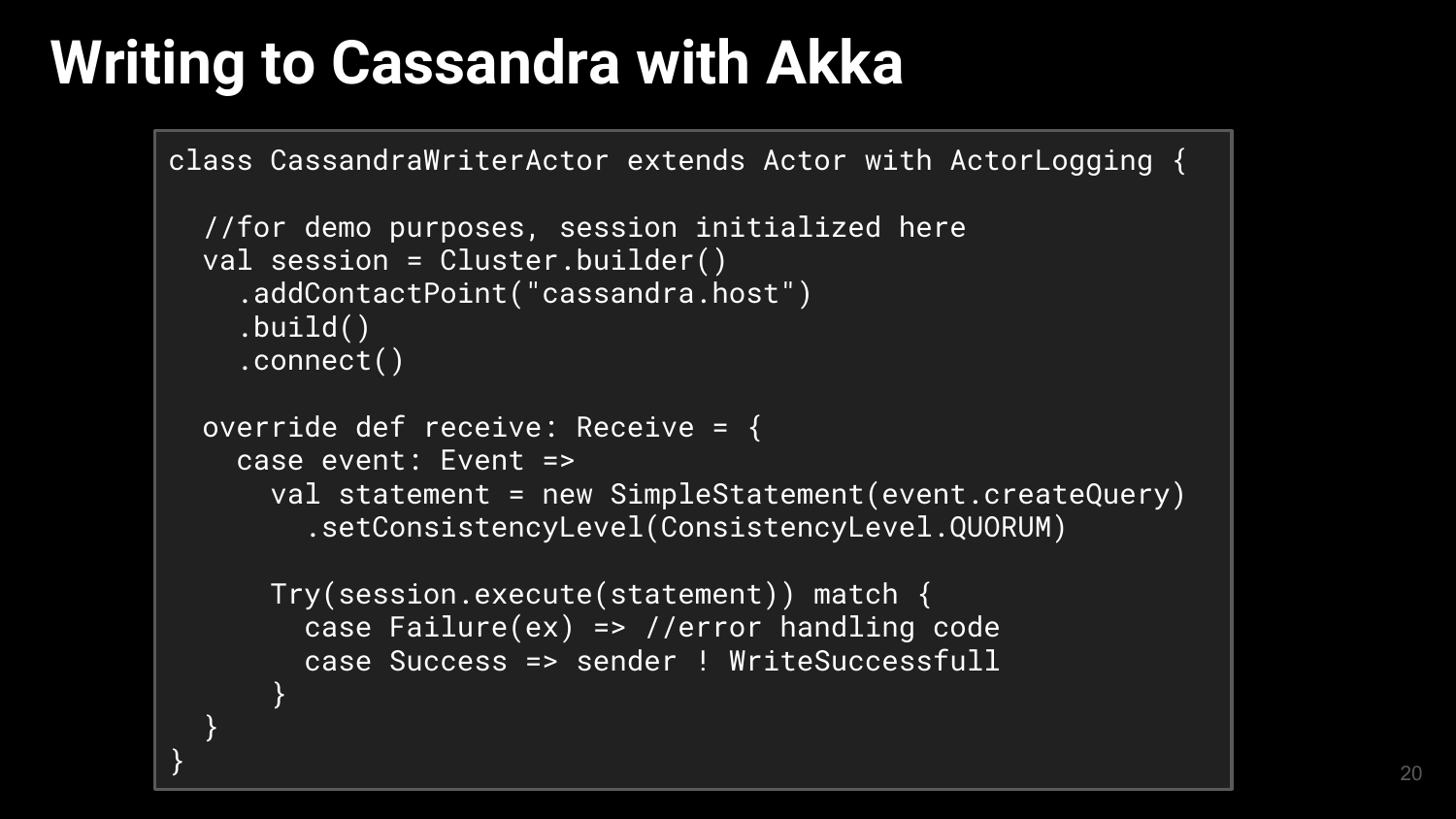#### **Cassandra meets Batch Processing**

- writing raw data (events) to Cassandra with Akka is easy
- but computation time of aggregations/rollups will grow with amount of data
- Cassandra is still designed for fast serving but not batch processing, so pre-aggregation of incoming data is needed
- actors are not suitable for performing aggregation due to stateless design model
- micro-batches partially solve the problem
- reliable storage for raw data is still needed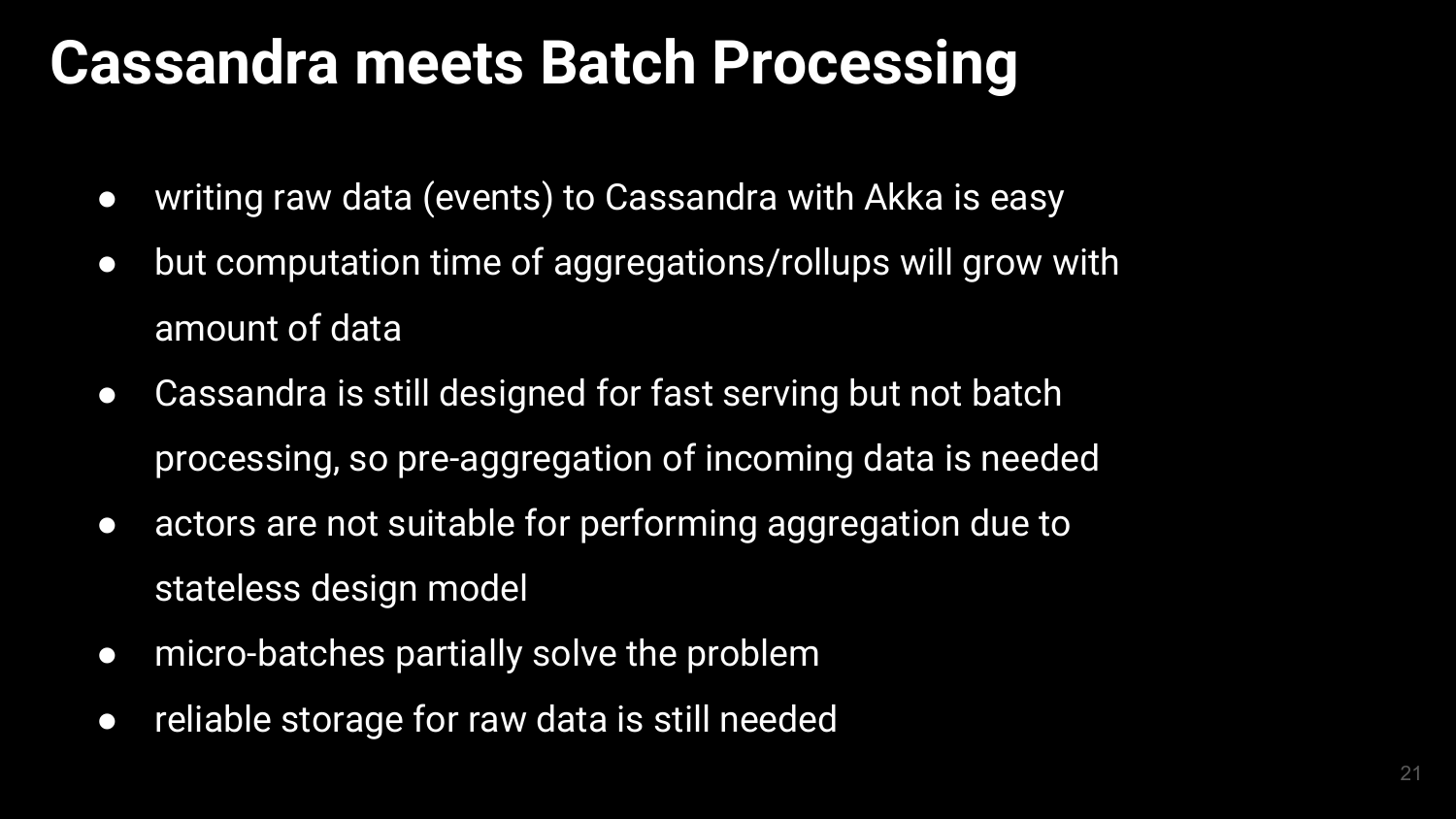# **Kafka: distributed commit log**



- pre-aggregation of incoming data
- consumers read data in batches
- available as Kinesis on AWS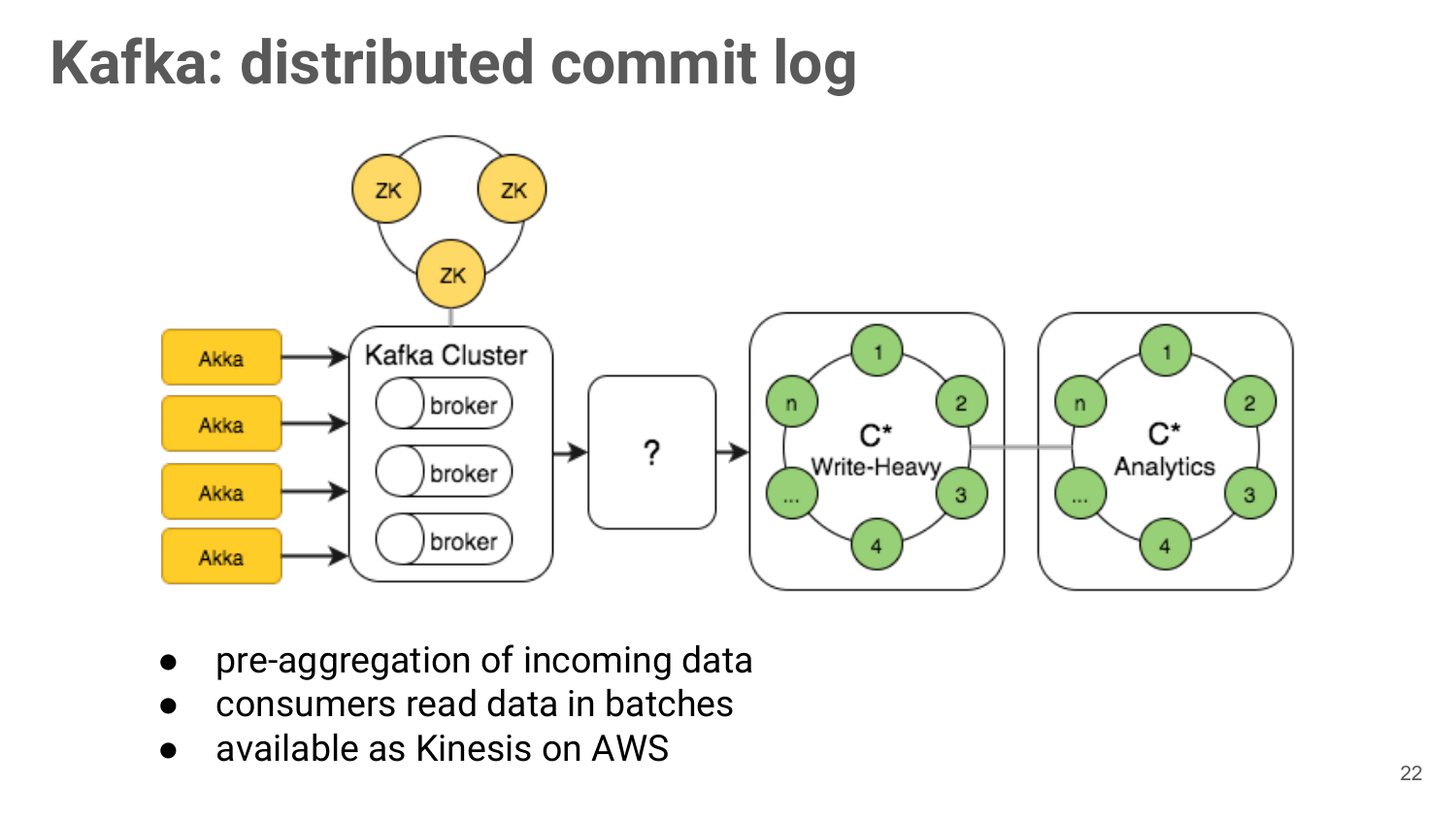# **Publishing to Kafka with Akka Http**

```
val config = new ProducerConfig(KafkaConfig())
lazy val producer = new KafkaProducerA, Al(config)
val topic = "raw_events"
val routes: Route = {
   post{
     decodeRequest{
      entity(as[String]){ str =>
         JsonParser.parse(str).validate[Event] match {
           case s: JsSuccess[String] => producer.send(new KeyedMessage(topic, str))
           case e: JsError => BadRequest -> JsError.toFlatJson(e).toString()
 }
\longrightarrow \longrightarrow }
 } 
}
object AkkaHttpMicroservice extends App with Service {
   Http().bindAndHandle(routes, config.getString("http.interface"), config.getInt("http.
port"))
}
```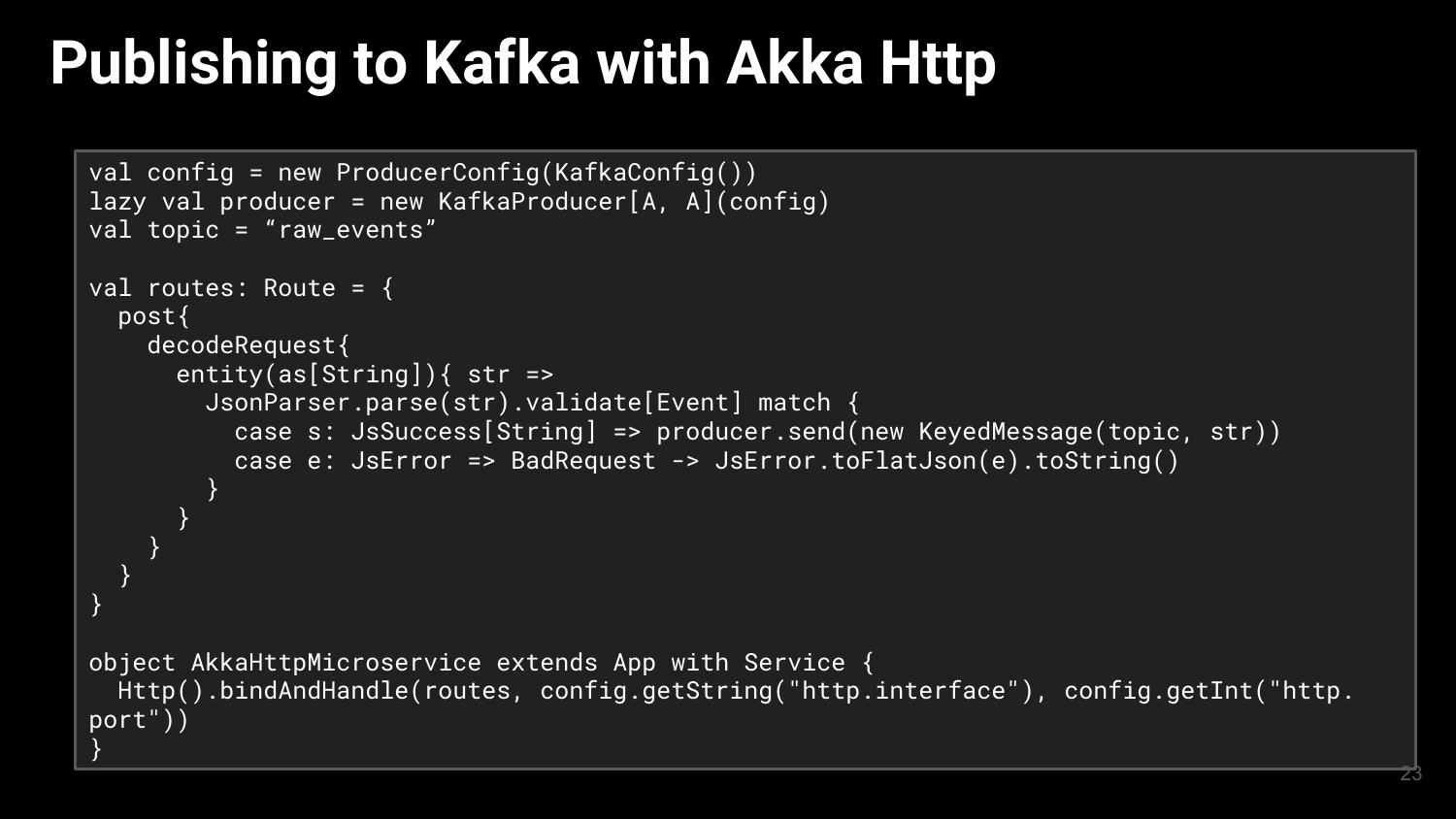# **Spark Streaming**



- variety of data sources
- at-least-once semantics
- exactly-once semantics available with Kafka Direct and idempotent storage

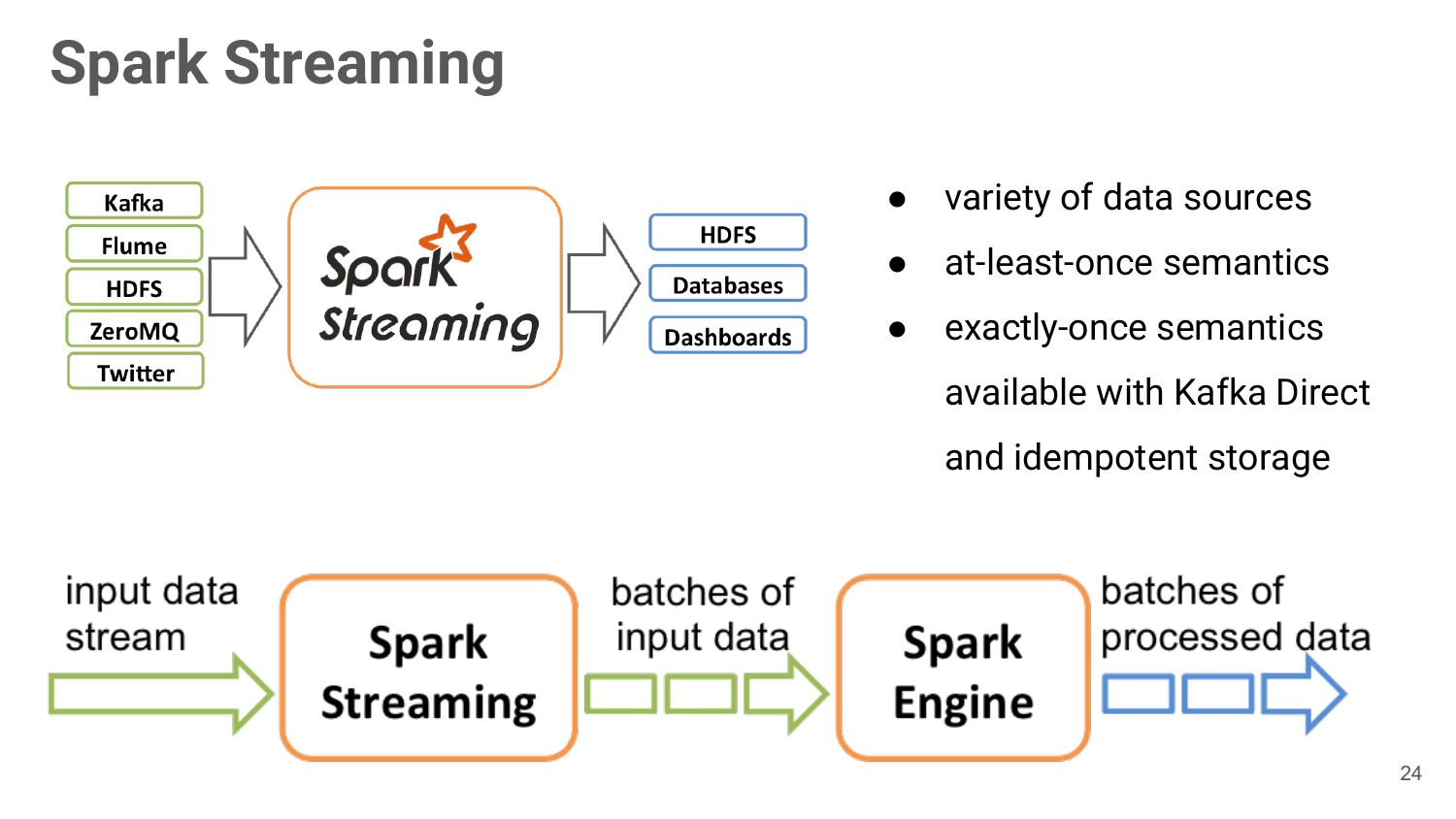#### **Spark Streaming: Kinesis example**

```
val ssc = new StreamingContext(conf, Seconds(10))
```
val kinesisStream = KinesisUtils.createStream(ssc.appName.streamName, endpointURL,regionName, InitialPositionInStream.LATEST, Duration(checkpointInterval), StorageLevel.MEMORY\_ONLY) }

//transforming given stream to Event and saving to  $C*$ kinesisStream.map(JsonUtils.byteArrayToEvent) .saveToCassandra(keyspace, table)

ssc.start() ssc.awaitTermination()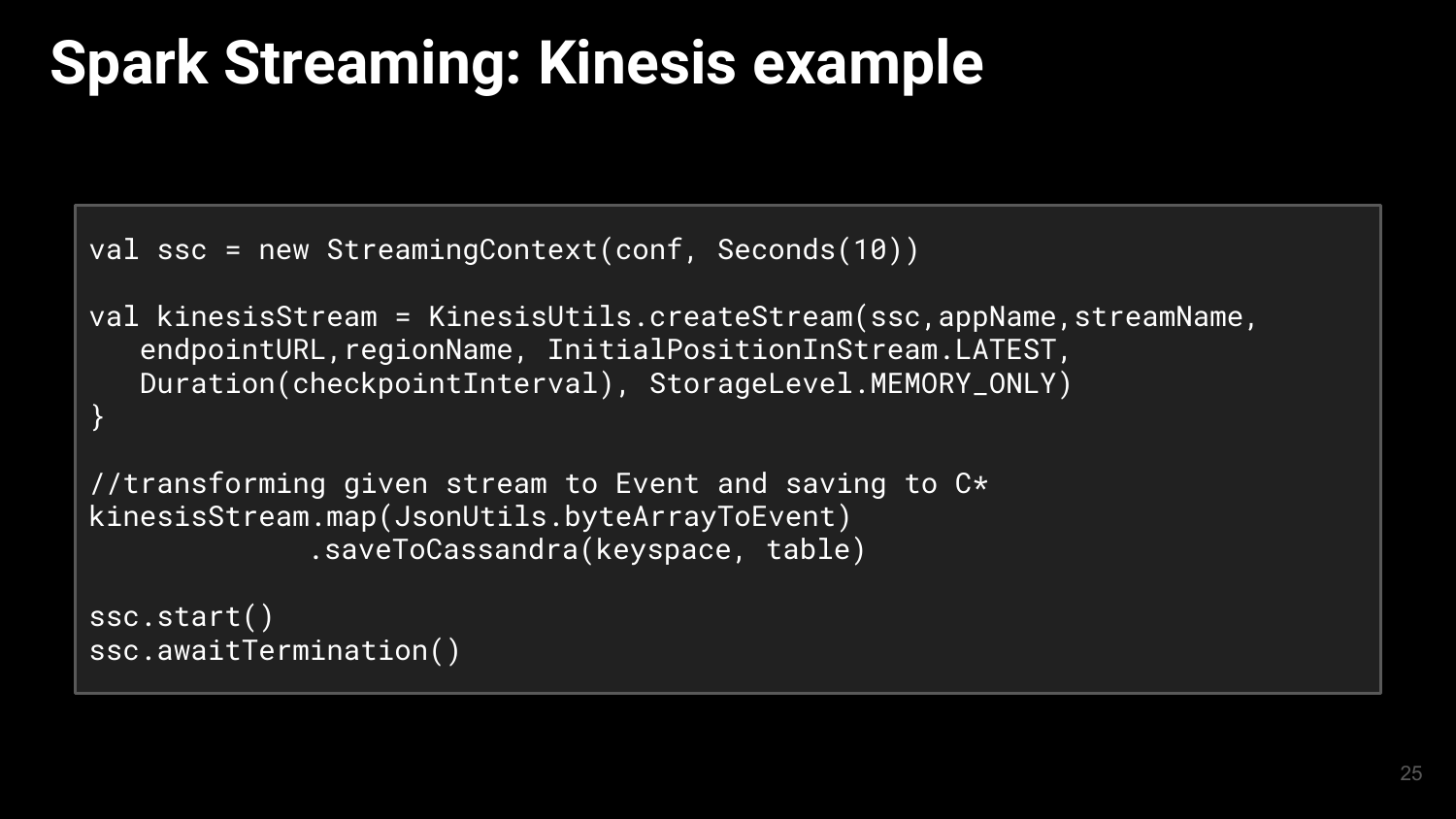# **Designing for Failure: Backups and Patching**



- be prepared for failures and broken data
- design backup and patching strategies upfront
- $\blacksquare$  idempotece should be enforced  $\blacksquare$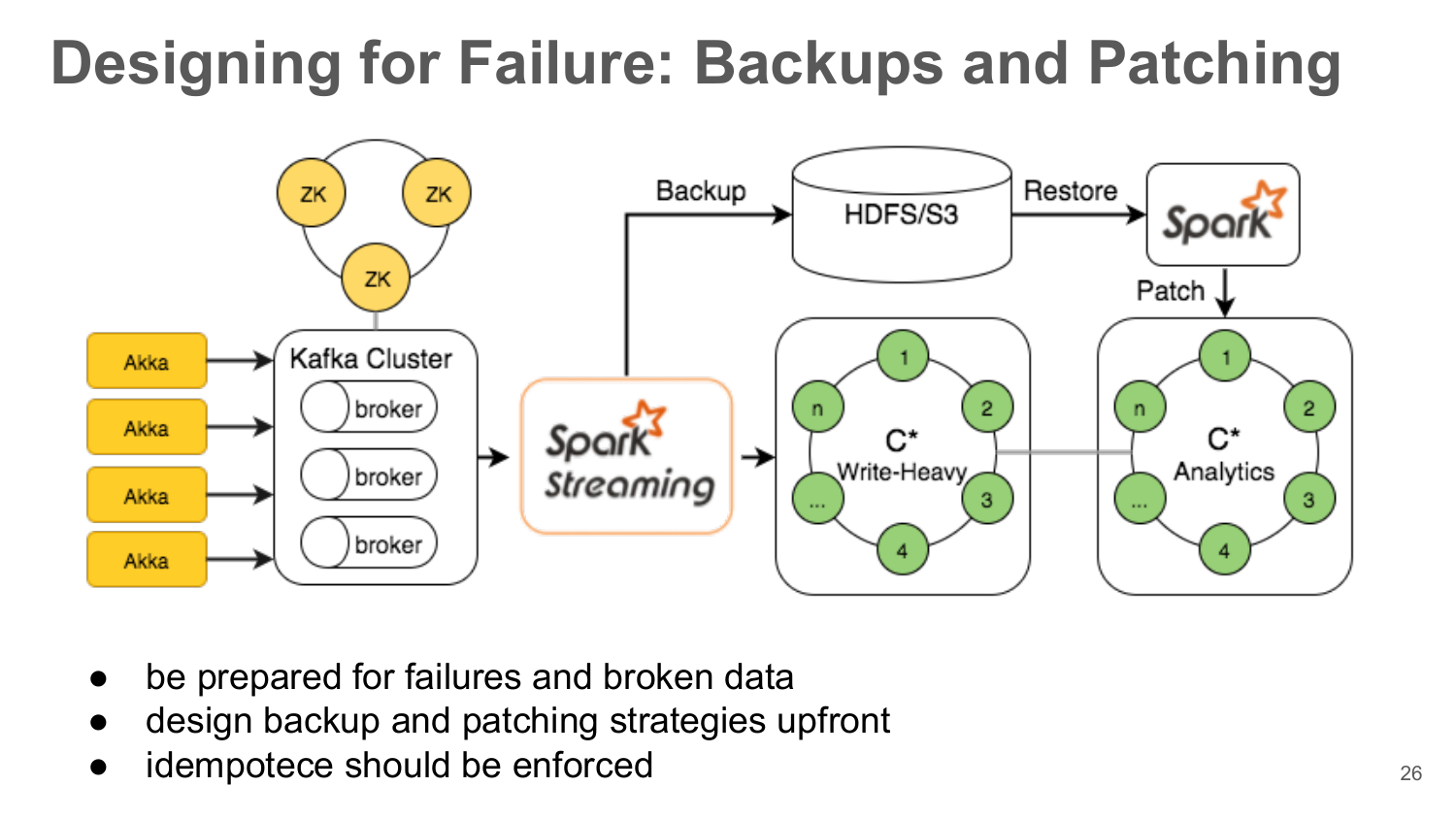#### **Restoring backup from S3**

```
val sc = new SparkContext(conf)
sc.textFile(s"s3n://bucket/2015/*/*.gz")
   .map(s => Try(JsonUtils.stringToEvent(s)))
   .filter(_.isSuccess).map(_.get)
   .saveToCassandra(config.keyspace, config.table)
```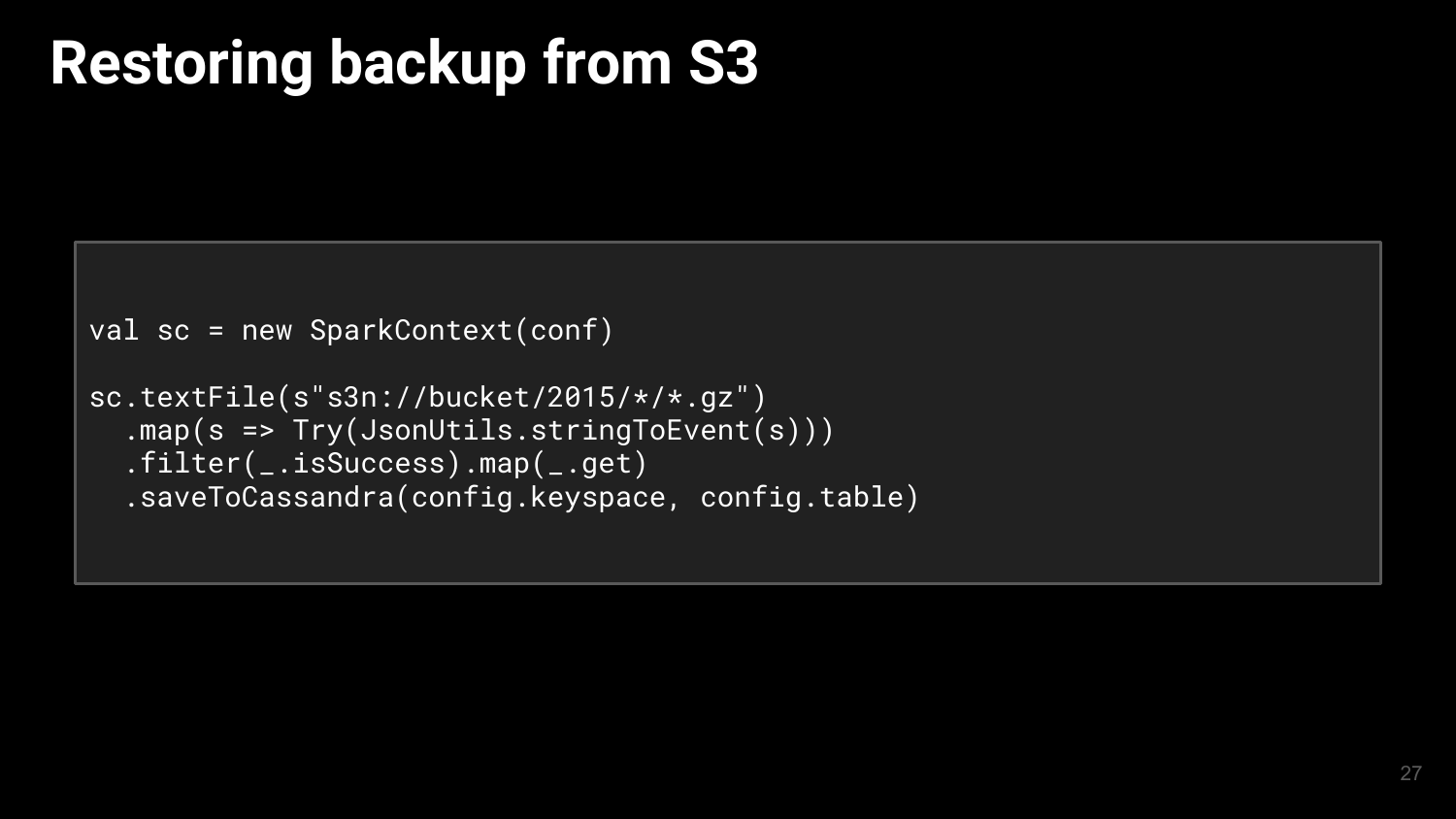# **The big picture**

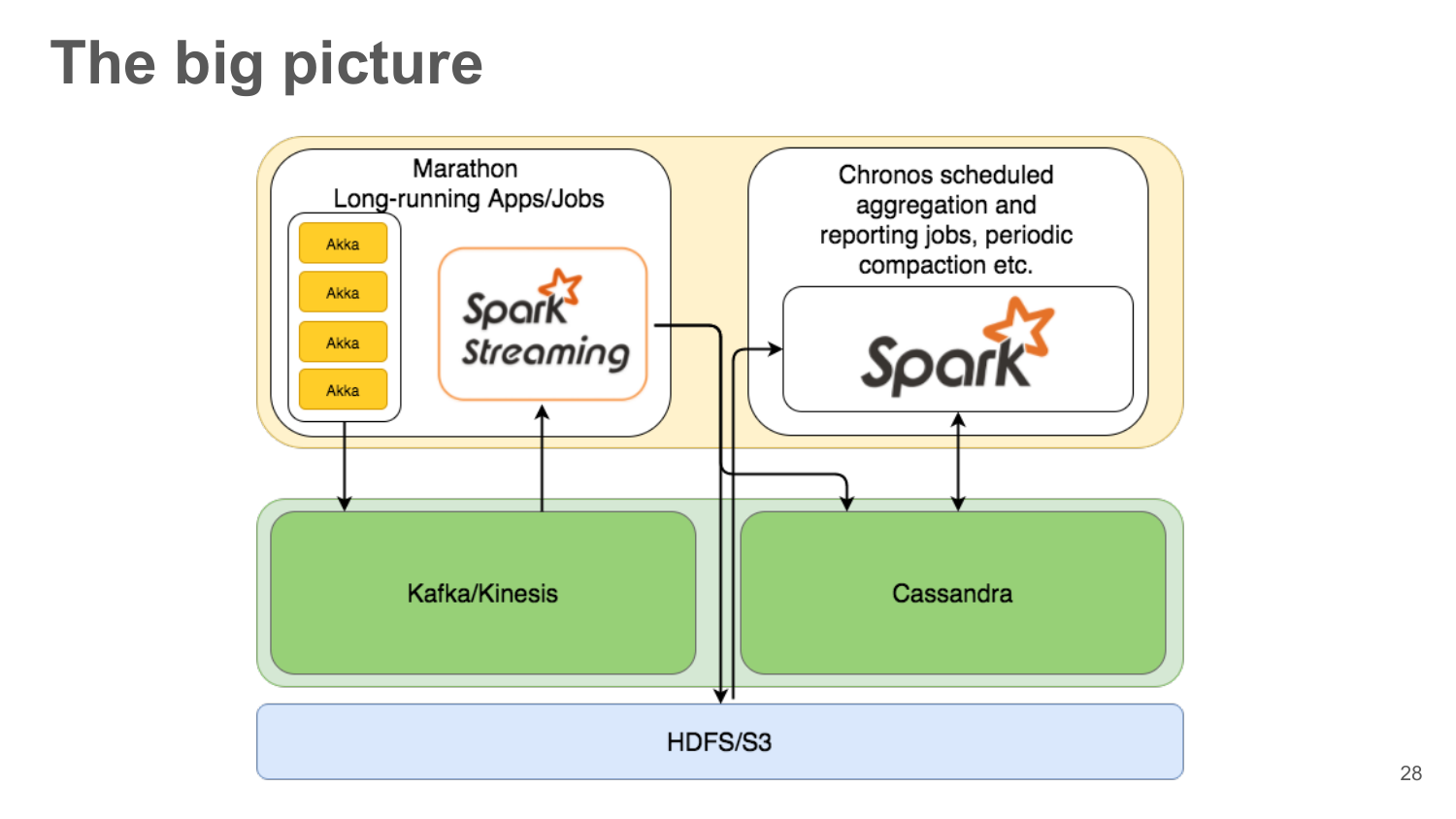#### **So what SMACK is**

- concise toolbox for wide variety of data processing scenarios
- battle-tested and widely used software with large communities
- easy scalability and replication of data while preserving low latencies
- unified cluster management for heterogeneous loads
- single platform for any kind of applications
- implementation platform for different architecture designs
- really short time-to-market (e.g. for MVP verification)